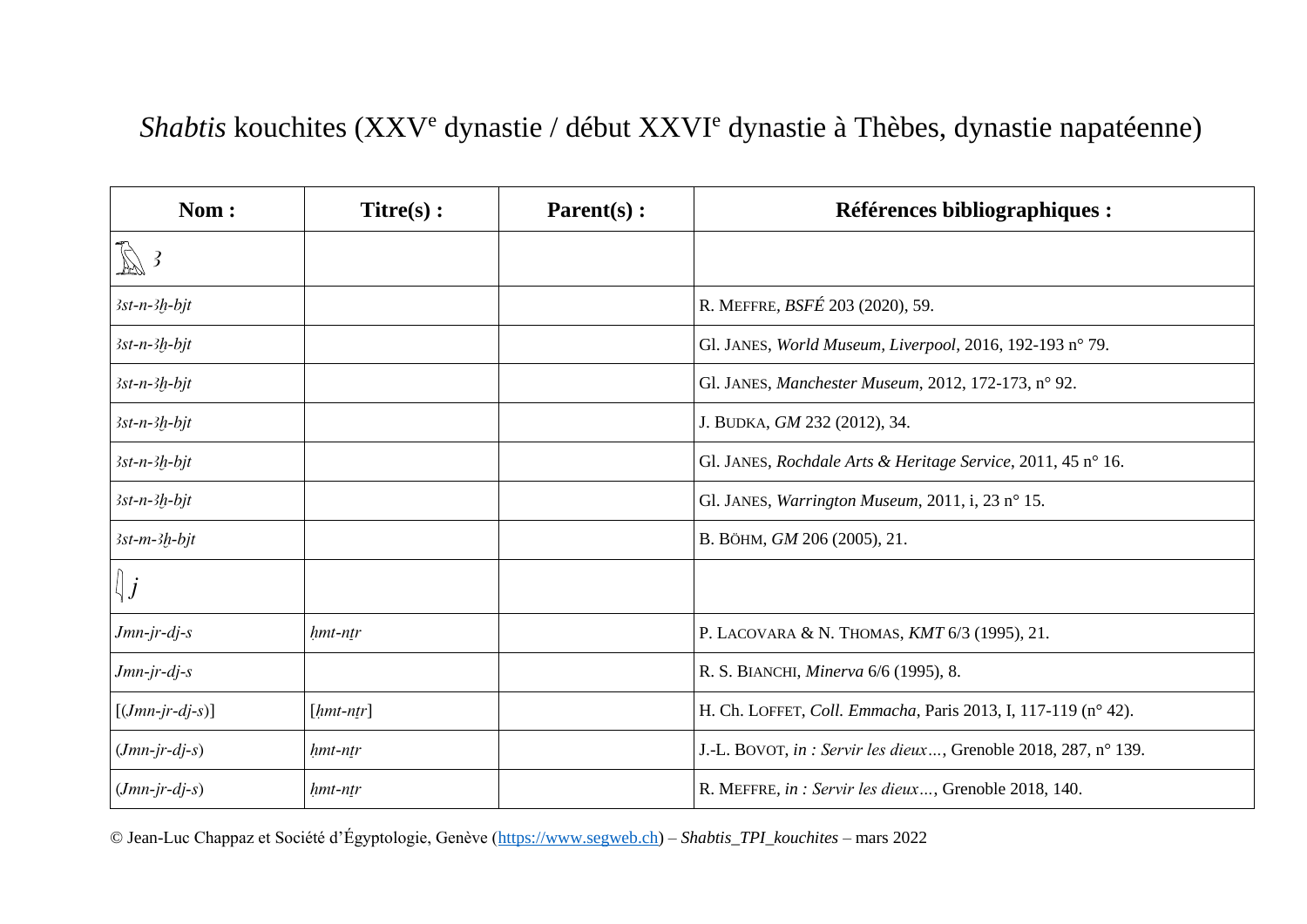| Nom:                                                 | $Titre(s)$ :                  | $\textbf{Parent}(s)$ : | Références bibliographiques :                                                                      |
|------------------------------------------------------|-------------------------------|------------------------|----------------------------------------------------------------------------------------------------|
| $(Jmn-jr-dj-s)$                                      | hmt-ntr                       |                        | P. F. DORMAN, in: F. SCALT, Book of the Dead, Chicago 2017, 322, cat. 26.                          |
| $(Jmn-jr-dj-s)$                                      | hmt-ntr                       |                        | Gl. JANES, World Museum, Liverpool, 2016, 204-206 n° 87, 265.                                      |
| $(Jmn-jr-dj-s)$                                      | hmt-ntr                       |                        | J.-Fr. CHAMPOLLION/S. GUICHARD, Notices, Paris 2013, 165 (D 58).                                   |
| $(Jmn-jr-dj-s)$                                      | hmt-ntr                       |                        | Cl. DERRIKS, in : [Galerie] Harmakhis 25 Years, Bruxelles 2013, 56-57.                             |
| $(Jmn-jr-dj-s)$                                      | hmt-ntr                       |                        | J.-L. BOVOT, Serviteurs funéraires royaux, Paris 2003, 337-340 n° 165.                             |
| $(Jmn-jr-dj-s)$                                      | hmt-ntr                       |                        | J.-L. BOVOT, Dossiers d'archéologie h. s. 9 (2003), 18.                                            |
| $(Jmn-jr-dj-s)$                                      | hmt-ntr                       |                        | S. EINAUDI & Fr. TIRADRITTI (éd.), L'enigma di Harwa, Turin 2004, 113, 218-<br>$219 n^{\circ} 12.$ |
| $(Jmn-ir-dj-s)$                                      | $h$ mt-ntr,                   |                        | J.-L. BOVOT, ÉAO 56 (2009), 73-74.                                                                 |
| Jmn-jr-dj-s                                          | $dw$ 3t-ntr                   |                        | J.-L. BOVOT, Revue du Louvre 1996/3, 28, n. 67.                                                    |
| $(Jmn-jr-dj-s)$                                      | $dw$ 3t-ntr                   |                        | J.-L. BOVOT, Chaouabtis, 2003, 70, 92 n° 255.                                                      |
| $(Jmn-jr-dj-s)$                                      | $dw$ 3t-ntr                   |                        | F. TIRADRITTI (dir.), Eg. Renaissance, Budapest 2008, 154 n° 32.                                   |
| $(Jmn-jr-dj-s)$ ?                                    | hmt-nswt?                     |                        | A. H. ZAYED, Eg. Antiquities, Le Caire 1962, 116 n° 1815, fig. 203.                                |
| Jmn- <m>-jpt</m>                                     | hry-hbt hry-tp                |                        | J. TAYLOR, Death & Afterlife in Anc. Egypt, Londres 2001, 129, fig. 92.                            |
| $(J-l-n-Jmn)$ ( $n h-k3-R$ )                         | $s$ <sub>3</sub> $R^c$ , nswt |                        | Pharaons noirs, Mariemont 2007, 147-148 n° 54.                                                     |
| $[Jr-p3-cnh-qnqn, surnom]$<br>de $P$ 3-g3-t-t3-r-rw] | [« général »]                 | [Paabtameri]           | J. BUDKA, GM 232 (2012), 35.                                                                       |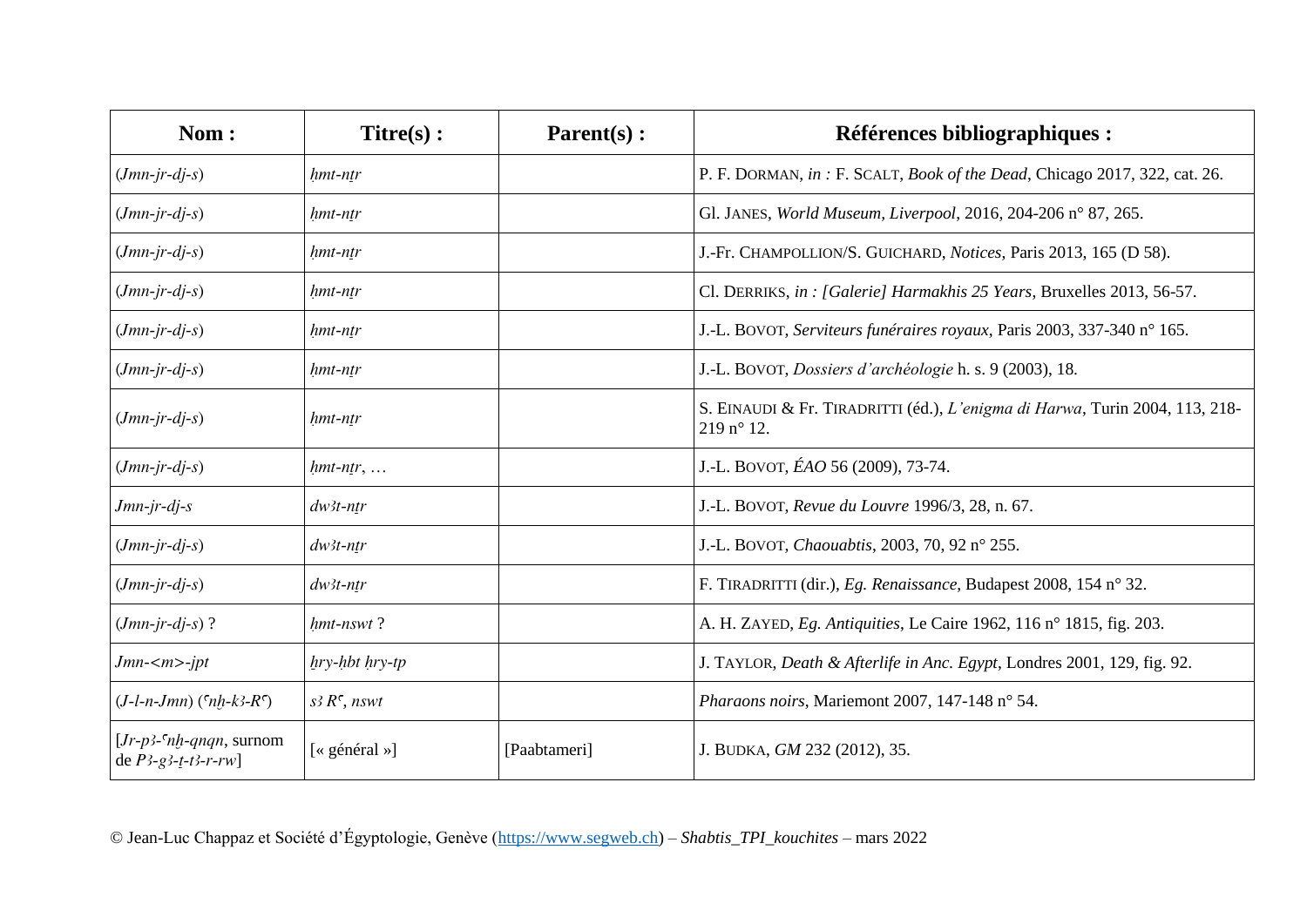| Nom:                                             | $Titre(s)$ :              | Parent(s):              | <b>Références bibliographiques :</b>                                   |
|--------------------------------------------------|---------------------------|-------------------------|------------------------------------------------------------------------|
| $(J$ -sp-l-t3)                                   | $nswt$ , $nb$ $t3wy$      |                         | A. WOJCIECHOWSKA, Aegyptus 90 (2010), 11-14.                           |
| $(J$ -sp-l-t3)                                   | $nswt$ , $nb$ $t3wy$      |                         | Gl. JANES, Manchester Museum, 2012, 338-341, n° 187.                   |
| $(J$ -sp-l-t3)                                   | $nb$ $t3wy$               |                         | S. QUIRKE, Who Were the Pharaohs, London 1990, 70.                     |
| $(J$ -sp-l-t3)                                   | $nb$ t3wy                 |                         | J. PUTNAM, Pyramides éternelles, Paris 1994, 4, 50.                    |
| $(J$ -sp-l-t3)                                   | $nbt$ t3wy                |                         | Pharaons noirs, Mariemont 2007, 148-149 n° 55.                         |
| $\overline{\phantom{a}}$                         |                           |                         |                                                                        |
| $n_h - n - h$                                    | hm-ntr Jmn                |                         | H. DE MEULENAERE, CdÉ 69 (1994), 294.                                  |
| $n_h - \text{Sp}-n$ -wpt                         |                           |                         | E. TEETER, OIP 118 (2003), 135.                                        |
| $({}^{\mathsf{c}}nh-k3-R^{\mathsf{c}})$ Anlamani | nswt, $s$ 3 $R^c$         |                         | D. P. SILVERMAN (éd.), Searching for Anc. Egypt, Dallas 1997, n° 105a. |
| $(\n6nh-k3-R6)$ ( <i>J</i> -l-n-Jmn)             | nswt, $s$ 3 $R^c$         |                         | Pharaons noirs, Mariemont 2007, 147-148 n° 54.                         |
| $\bigotimes$ w                                   |                           |                         |                                                                        |
| $Wd3-rn.s$                                       | $nbr-pr$ , $\check{s}pst$ | [ $Mntw-m-h3t$ (époux)] | Gl. JANES, World Museum, Liverpool, 2016, 265.                         |
| $W$ <i>d</i> 3-rn.s                              | $nbr-pr$ , $\check{s}pst$ | [ $Mntw-m-h3t$ (époux)] | Drouot (Millon) 27.06.2016 n° 119.                                     |
| $W$ <i>d</i> 3-rn.s                              | $nbr-pr$ , $\check{s}pst$ |                         | Christie's 15.04.2015 n° 51.                                           |
| $Wd3-rn.s$                                       | $nbt-pr$                  |                         | Drouot (de Maigret) 24.10.2012 n° 102.                                 |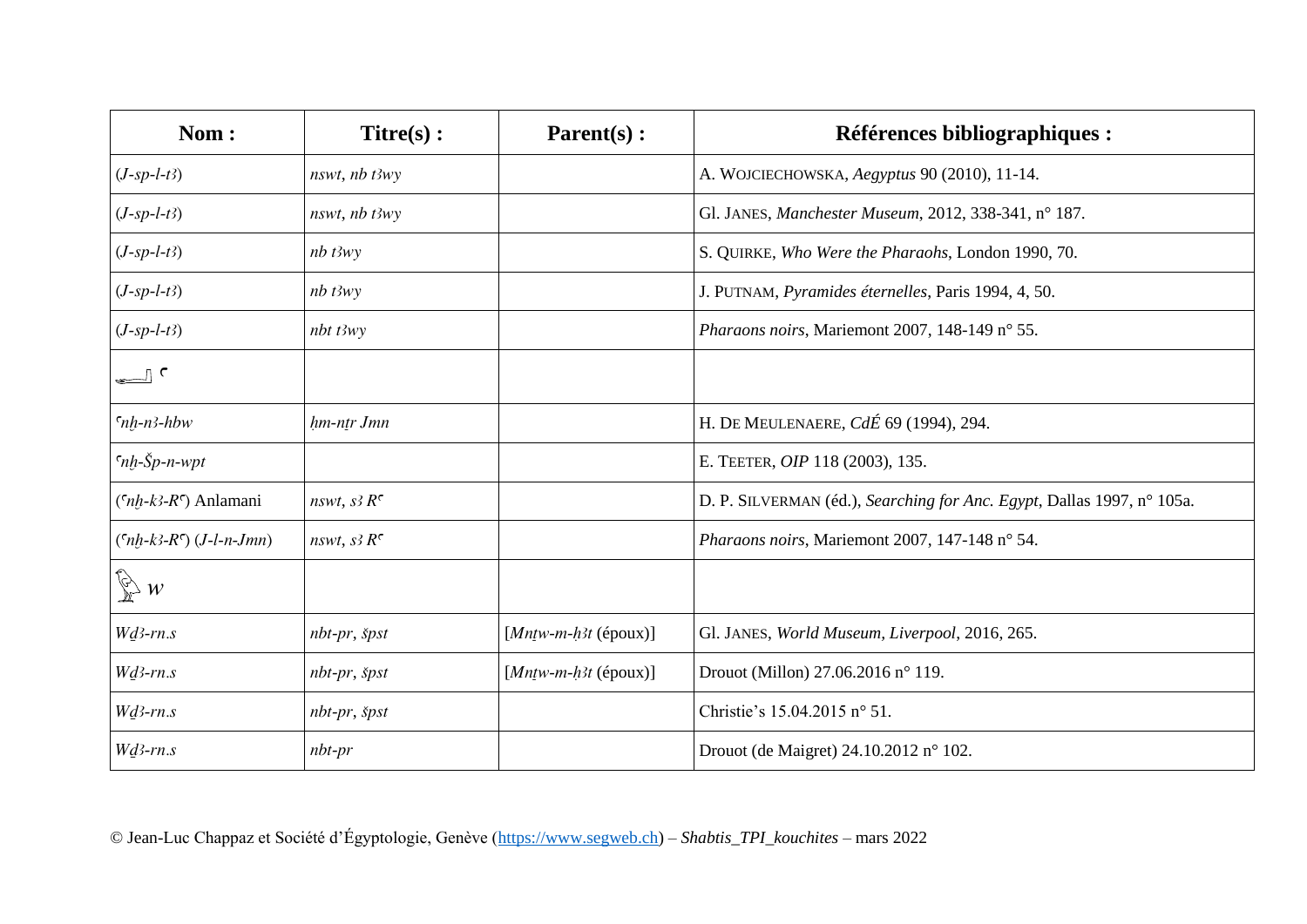| Nom:                                                   | $Titre(s)$ :              | $\textbf{Parent}(s)$ : | Références bibliographiques :                                                                         |
|--------------------------------------------------------|---------------------------|------------------------|-------------------------------------------------------------------------------------------------------|
| $Wd3-rn.s$                                             | $nbt-pr$                  |                        | B. AFFHOLDER-GÉRARD, in: B. AFFHOLDER-GÉRARD & M-J. CORNIC, Angers,<br>musée Pincé, 1990, 62-3 n° 37. |
| $W$ <i>d</i> 3- $rn.s$                                 | $nbr-pr$ , špst           |                        | The Way to Immortality, Moscou 2002, 108-109 n° 274.                                                  |
| $Wd3-rn.s$                                             | $nbt-pr$                  |                        | Galerie Samarcande, s. d., n° 26.                                                                     |
| $Wd3-rn.s$                                             | $nbr-pr$ , $\check{s}pst$ | $[Matw-m-h3t (époux)]$ | M. L. BIERBRIER, JEA 79 (1993), 274-5.                                                                |
| $W$ <i>d</i> 3- $rn.s$                                 | $nbt-pr$                  |                        | Christie's 08.12.1993 n° 144.                                                                         |
| $W$ <i>d</i> 3-rn.s                                    | $nbt-pr$                  |                        | E. LEOSPO, in : Civico Museo archeologico, Como 1994, 87, 90 nº 50.                                   |
| $\mathop{\perp}\nolimits b$                            |                           |                        |                                                                                                       |
| $\Box p$                                               |                           |                        |                                                                                                       |
| $P$ < 3> - $\int$ nhy                                  | nswt, $s^3 R^c$           |                        | J.-M. VOGE, GEO 216 (février 1997), 20.                                                               |
| $P$ <3>- $\int$ nh-hr                                  | hmt-nswt?                 |                        | Pharaons noirs, Mariemont 2007, 151 n° 58.                                                            |
| $[P3-g3-t-t3-r-rw,$<br>surnommé Jr-p3-cnh-<br>$qnqn$ ] | [« général »]             | [Paabtameri]           | J. BUDKA, GM 232 (2012), 35.                                                                          |
| $P$ <3>-dj-Jmn- <m>-jpt</m>                            | hry-hbt hry-tp            |                        | H. Ch. LOFFET, Coll. Emmacha, Paris 2013, I, 205-209 (n° 66-67).                                      |
| $P$ <3>-dj-Jmn- <m>-jpt</m>                            | $hry$ -hbt $hry$ -tp      |                        | L. COULON, Mél. Pascal Vernus (OLA 242, 2016), 112.                                                   |
| $P$ 3-dj-Jmn- $\langle m \rangle$ -jpt                 | $hry-hbt hry-tp$          |                        | Sotheby's 02.07.2019 n° 278.                                                                          |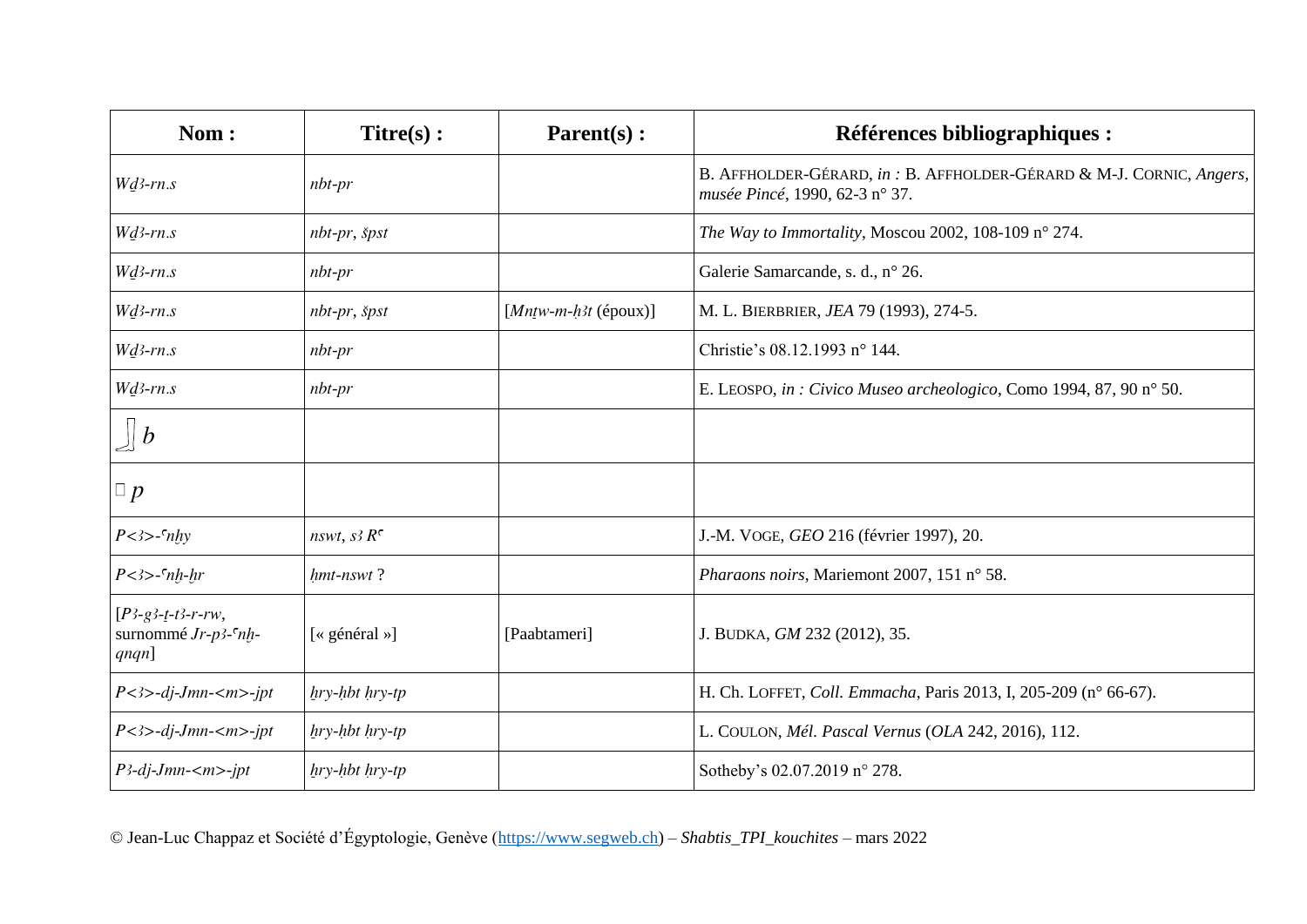| Nom:                                                  | $Titre(s)$ :         | $\textbf{Parent}(s)$ : | <b>Références bibliographiques :</b>                                                                        |
|-------------------------------------------------------|----------------------|------------------------|-------------------------------------------------------------------------------------------------------------|
| $P$ <3>-dj-Jmn- <m>-jpt</m>                           | $hry-hbt hry-tp$     |                        | A. DODSON, JEA 104/2 (2018), 245.                                                                           |
| $P$ < 3 > -dj - Jmn - < m > -ipt                      | $hry-hbt hry-tp$     |                        | J.-L. CHAPPAZ, Bi.Or. 76/1-2 (2019), 105 et 106.                                                            |
| $[P<3>-dj-Jmn-1-jpt]$ ?                               | $[hry-hbt hry-tp]$ ? |                        | Th. KOHL, Diener für die Ewigkeit (HÄB 54), Hildesheim 2018, 106-107 n° 21.                                 |
| $P$ <3>-dj-Jmn- <m>-jpt</m>                           | $hry-hbt hry-tp$     |                        | Th. KOHL, Diener für die Ewigkeit (HÄB 54), Hildesheim 2018, 206-207, 228-<br>234 n° 67.                    |
| $P$ <3>-dj-Jmn- <m>-ipt</m>                           | $hry-hbt hry-tp$     |                        | Drouot (Bergé) 16.05.2018 n° 51.                                                                            |
| $P$ <3>-dj-Jmn- <m>-jpt</m>                           | $hry-hbt hry-tp$     |                        | B. LÜSCHER, in : F. SCALT (éd.) Book of the Dead, Chicago 2017, 150,<br>fig. 13.3.                          |
| $P$ < 3 > -dj - Jmn - < m > -ipt                      | $hry-hbt hry-tp$     |                        | J.-L. CHAPPAZ, ÉAO 84 (2016-2017), 5.                                                                       |
| $P$ <3>-dj-Jmn- <m>-ipt</m>                           | $hry-hbt hry-tp$     |                        | Sotheby's New York 15.12.2016 n°19.                                                                         |
| $P$ < 3 > -dj - Jmn - < m > -ipt                      | $hry-hbt hry-tp$     |                        | Gl. JANES, World Museum, Liverpool, 2016, 263-268 n° 123.                                                   |
| $\langle P^3-dj\rangle$ -Jmn- $\langle m\rangle$ -jpt | $hry-hbt hry-tp$     |                        | T. MEKIS, Bull. Musée hongrois des Beaux-Arts 118 (2013), 11, fig. 3.                                       |
| $P$ <3>-dj-Jmn- <m>-jpt</m>                           | $hry-hbt hry-tp$     |                        | Bonhams 23.10.2013 n° 135.                                                                                  |
| $P$ 3-dj-Jmn- $\langle m \rangle$ -jpt                | $hry-hbt hry-tp$     |                        | E. WARMENBOL, in: Ancient Egypt. Masterpieces from Collectors and<br>Collections, Bruxelles (MAAF) 2012, 9. |
| $P$ <3>-dj-Jmn- <m>-jpt</m>                           | hry-hbt hry-tp       |                        | Christie's 25.10.2012 n° 52.                                                                                |
| $P$ <3>-dj-Jmn- <m>-jpt</m>                           | $hry$ -hbt $hry$ -tp |                        | Drouot (de Maigret) 24.10.2012 n° 106-107.                                                                  |
| $P$ <3>-dj-Jmn- <m>-ipt</m>                           | $hry-hbt hry-tp$     |                        | Gl. JANES, Manchester Museum, 2012, 327.                                                                    |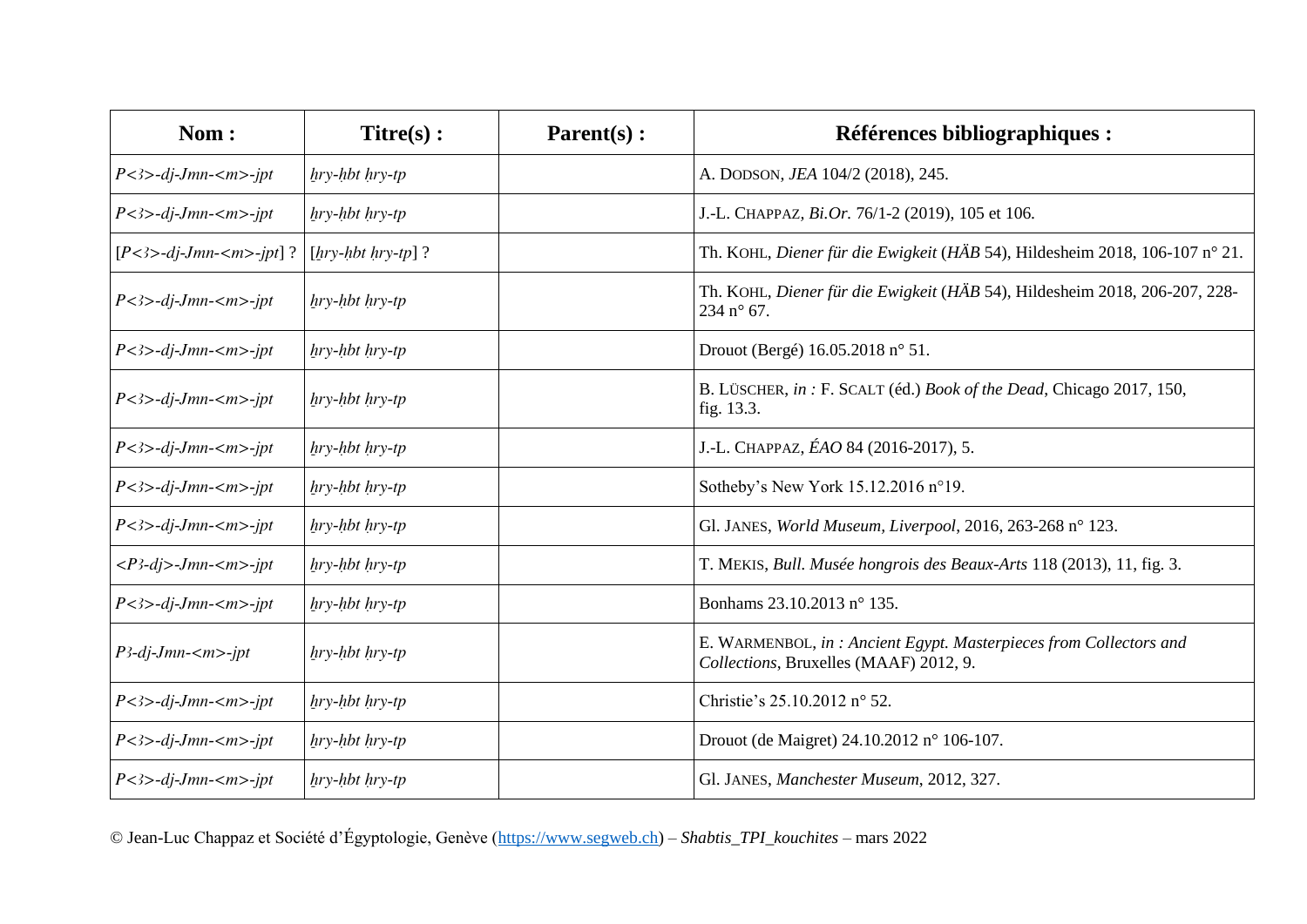| Nom:                                                  | $Titre(s)$ :     | $\textbf{Parent}(s)$ : | <b>Références bibliographiques :</b>                                                          |
|-------------------------------------------------------|------------------|------------------------|-----------------------------------------------------------------------------------------------|
| $P$ <3>-dj-Jmn- <m>-jpt</m>                           | $hry-hbt hry-tp$ |                        | Drouot (Libert/Slitine) 16.02.2012 n° 52.                                                     |
| $P$ 3-dj-Jmn- $\langle m \rangle$ -jpt                | $hry-hbt hry-tp$ |                        | Bonhams 05.10.2011 n° 26.                                                                     |
| $P$ 3-dj-Jmn- $\langle m \rangle$ -jpt                | $hry-hbt hry-tp$ |                        | Sotheby's New York 08.06.2011 n° 60.                                                          |
| $P$ <3>-dj-Jmn- <m>-ipt</m>                           | $hry-hbt hry-tp$ |                        | J.-L. CHAPPAZ, Figurines funéraires, Genève 1984, 93-94 n° 115.                               |
| $\langle P^3-dj\rangle$ -Jmn- $\langle m\rangle$ -jpt | $hry-hbt hry-tp$ |                        | J. TAYLOR, Death & Afterlife in Anc. Egypt, Londres 2001, 129, fig. 92.                       |
| $P$ 3-dj-Jmn-jpt                                      | $hry-hbt hry-tp$ |                        | R. PIRELLI, in : M. R. BORRIELLO & T. GIOVE (éd.), Museo arch. di Napoli,<br>Napoli 2000, 36. |
| $P$ 3-dj-Jmn-jpt                                      | $hry-hbt hry-tp$ |                        | F. WELC, GM 145 (1995), 95-99.                                                                |
| $P$ 3-dj-Jmn- $\langle m \rangle$ -jpt                | hry-hbt hry-tp   |                        | W. VAN HAARLEM, CAA APM (1986), 71-3                                                          |
| P3-dj-Jmn- <m>-jpt</m>                                | $hry-hbt hry-tp$ |                        | A. KRUG, Äg. Kleinkunst, Kassel 1971, 28-9 n° 25.                                             |
| P3-dj-Jmn- <m>-jpt</m>                                | $hry-hbt hry-tp$ |                        | М. СІНО, <i>GM</i> 73, 1984, 77-9.                                                            |
| $P$ 3-dj-Jmn- $\langle m \rangle$ -jpt                | $hry-hbt hry-tp$ |                        | H. SCHLÖGL & M. SGUAITAMATTI, Arbeiter des Jenseits (ZAH 2, 1984), 24-5.                      |
| $P$ 3-dj-Jmn- $\langle m \rangle$ -jpt                | $hry-hbt hry-tp$ |                        | R. ROUBINSTEIN, <i>VDI</i> 1980/3, pl. 5, 3.                                                  |
| $P$ 3-dj-Jmn- $\langle m \rangle$ -jpt                | $hry-hbt hry-tp$ |                        | B. SCHLICK-NOLTE & V. VON DROSTE ZU HÜLSHOFF, CAA Rhein-Main-Region<br>$(1984)$ II 21-2.      |
| $P$ 3-dj-Jmn- $\langle m \rangle$ -jpt                | $hry-hbt hry-tp$ |                        | Sotheby's 15.7.1980 n° 367.                                                                   |
| $P$ 3-dj-Jmn- $\langle m \rangle$ -jpt                | hry-hbt hry-tp   |                        | M. P. CESARETTI, SEAP 3 (1988), 27-63.                                                        |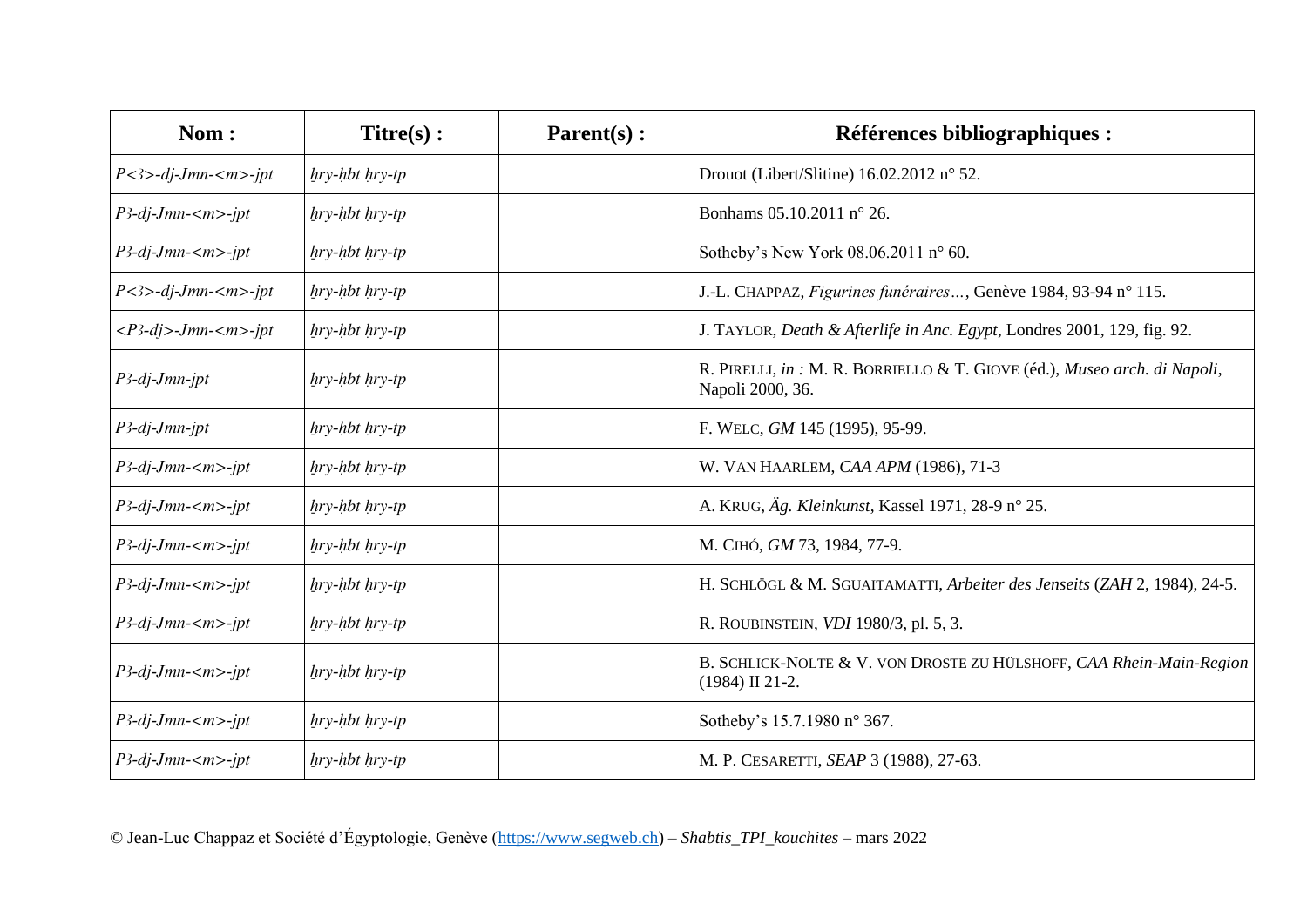| Nom:                                   | $Titre(s)$ :         | $\textbf{Parent}(s)$ : | <b>Références bibliographiques :</b>                                            |
|----------------------------------------|----------------------|------------------------|---------------------------------------------------------------------------------|
| $P$ 3-dj-Jmn-< $m$ >-jpt               | $hry$ -hbt $hry$ -tp |                        | B. V. BOTHMER, Eg. Antiquities from the Coll. Bastis, Mainz 1988, 43-4.         |
| $P$ 3-dj-Jmn- $\langle m \rangle$ -jpt | hry-hbt hry-tp       |                        | M. CIHÓ, Antichitati Eg. România, Cluj 1988, 18 nº 50-51.                       |
| $P$ 3-dj-Jmn- $\langle m \rangle$ -jpt | hry-hbt hry-tp       |                        | S. CURTO, L. KÁKOSY & A. ROCCATI (éd.), Magia in Egitto, Modène<br>1985, 123-4. |
| $P3-dj-Jmn-m>-jpt$                     | hry-hbt hry-tp       |                        | Descr. de l'Égypte, A V, pl. 89, 29.                                            |
| $P$ 3-dj-Jmn- $\langle m \rangle$ -jpt | $hry-hbt hry-tp$     |                        | F. POOLE, in : Collezione egiziana, Napoli [1990], 79-81 (9.13-18).             |
| $P$ 3-dj-Jmn- <m>-jpt</m>              | $hry-hbt hry-tp$     |                        | E. LEOSPO, in : Il Senso dell'arte, Bologne 1990, 223-5 n° 175.                 |
| $P$ 3-dj-Jmn- $\langle m \rangle$ -jpt | $hry-hbt hry-tp$     |                        | J.-M. KRUCHTEN, Nil à Escaut, 1991, n° 250.                                     |
| $P3-dj-Jmn-m>-jpt$                     | $hry$ -hbt $hry$ -tp |                        | B. BRYAN, JEA 77 (1991), 204.                                                   |
| $P$ 3-dj-Jmn-< $m$ >-jpt               | $hry-hbt hry-tp$     |                        | Sotheby's New York 12.06.1993 n° 262.                                           |
| $P$ 3-dj-Jmn- <m>-jpt</m>              | $hry$ -hbt $hry$ -tp |                        | H. SCHLÖGL & C. MEVES-SCHLÖGL, Uschebti, 1993, 36-7.                            |
| $P$ 3-dj-Jmn- $\langle m \rangle$ -ipt | $hry-hbt hry-tp$     |                        | Christie's 08.12.1993 n° 143.                                                   |
| $P$ 3-dj-Jmn- $\langle m \rangle$ -jpt | $hry-hbt hry-tp$     |                        | T. SÄVE-SÖDERBERGH, Mél. Jean Leclant, Le Caire 1994, vol. 4, 238               |
| $P3-dj-Jmn-m>-jpt$                     | $hry$ -hbt $hry$ -tp |                        | J.-Cl. GRENIER, Statuettes funéraires  Vatican, 1996, n° 89.                    |
| $P3-dj-Jmn-m>-jpt$                     | $hry$ -hbt $hry$ -tp |                        | Dorotheum Wien 1846 (06.12.1997) n° 188.                                        |
| $P3-dj-Jmn-m>-jpt$                     | $hry$ -hbt $hry$ -tp |                        | Christie's 03.07.1996 n° 192 et 192 A.                                          |
| $P3-dj-Jmn-m>-jpt$                     | $hry$ -hbt $hry$ -tp |                        | Christie's 23.04.1980 n° 224.                                                   |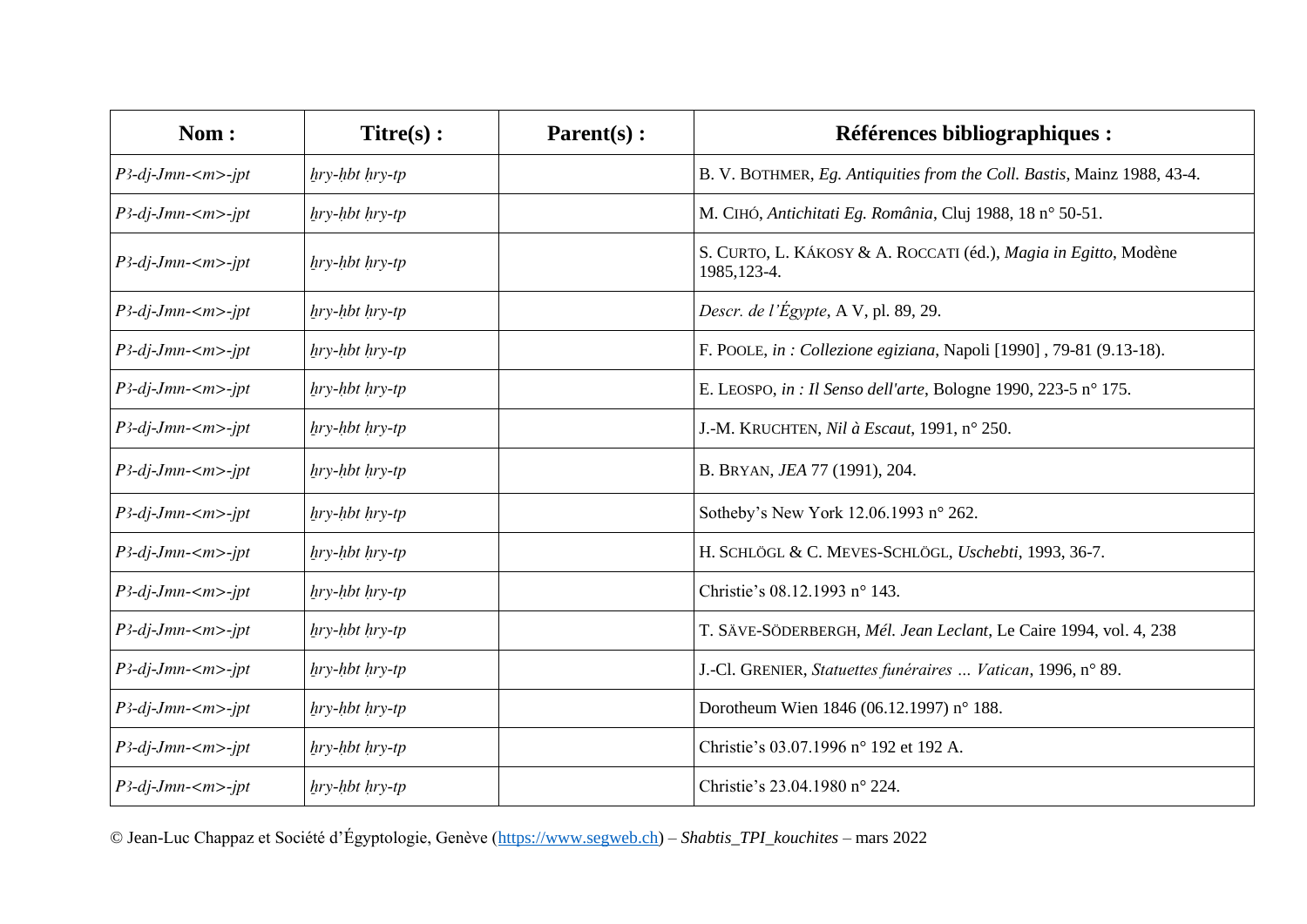| Nom:                                    | $Titre(s)$ :         | $\textbf{Parent}(s)$ : | Références bibliographiques :                                                                         |
|-----------------------------------------|----------------------|------------------------|-------------------------------------------------------------------------------------------------------|
| P3-dj-Jmn- <m>-jpt</m>                  | $hry-hbt hry-tp$     |                        | O. BERLEV & S. HODJASH, Cat. of the Monuments (OBO 17, 1998) VII.A.123.                               |
| $P$ 3-dj-Jmn<-m>-jpt                    | $hry-hbt hry-tp$     |                        | Bonhams 22.09.1998 n° 36.                                                                             |
| P3-dj-Jmn- <m>-jpt</m>                  | $hry$ -hbt $hry$ -tp |                        | I. NAGY, Eg. Collection, Budapest 1999, 87-9, fig. 74.                                                |
| $P$ 3-dj-Jmn- $\langle m \rangle$ -jpt  | $hry-hbt hry-tp$     |                        | Bonhams 06.07.1993 n° 19.                                                                             |
| $P$ 3-dj-Jmn- $\langle m \rangle$ -jpt  | $hry-hbt hry-tp$     |                        | A. GRIMM, in : Fr. TIRADRITTI (éd.), Il cammino di Harwa, Milan 1999, 21,<br>$160 n^{\circ}$ 6.       |
| $P$ 3-dj-Jmn- $\langle m \rangle$ -jpt  | $hry-hbt hry-tp$     |                        | M. BORLA, in : Fr. TIRADRITTI (éd.), Il cammino di Harwa, Milan 1999, 131<br>$n^{\circ}$ 144-5.       |
| $P3$ -dj-Jmn- $\langle m \rangle$ -jpt? | $hry-hbt hry-tp$     |                        | Christie's 05.10.2000 n° 117.                                                                         |
| $P$ 3-dj-Jmn-jpt                        | $hry-hbt hry-tp$     |                        | Christie's New York 05-06.12.2001 n° 345-6.                                                           |
| $P$ 3-dj-Jmn-jpt                        | $hry-hbt hry-tp$     |                        | E. WARMENBOL in : H. WILLEMS & W. CLARYSSE (éd.), Empereurs du Nil,<br>Louvain 2000, 139, 317 n° 260. |
| $P$ 3-dj-Jmn- $\langle m \rangle$ -jpt  | $hry-hbt hry-tp$     |                        | S. PERNIGOTTI, Eg. Museum, Le Caire 2002, vol. II 934.                                                |
| $P$ 3-dj-Jmn- $\langle m \rangle$ -jpt  | $hry-hbt hry-tp$     |                        | I. NAGY, Bull. Musée hongrois Beaux-Arts 97 (2003), 7-11.                                             |
| $P$ 3-dj-Jmn- $\langle m \rangle$ -jpt  | $hry-hbt hry-tp$     |                        | M. BORLA, Dossiers d'archéologie h. s. 9 (2003), 31-32.                                               |
| $P$ <3>-dj-Jmn- <m>-jpt</m>             | $hry-hbt hry-tp$     |                        | J. AUBERT & L. AUBERT, Statuettes  du département des  Médailles, Paris<br>2005, 119-123 n° 44-6.     |
| $P$ <3>-dj-Jmn- <m>-ipt</m>             | hry-hbt hry-tp       |                        | B. R. HELLINCKX, Bi. Or. 61/5-6 (2004), 534.                                                          |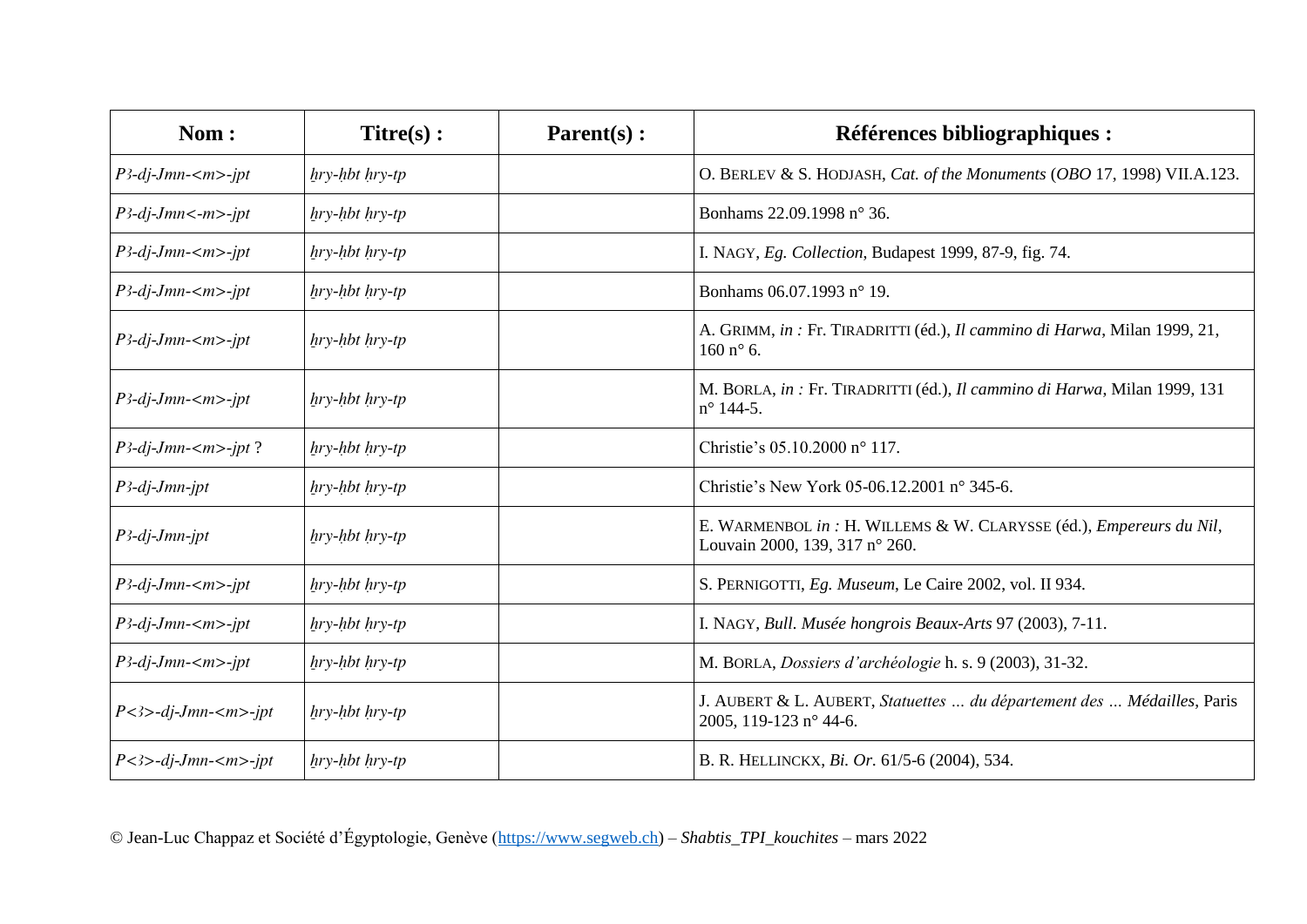| Nom:                                                  | $Titre(s)$ :         | $\textbf{Parent}(s)$ : | <b>Références bibliographiques :</b>                                                    |
|-------------------------------------------------------|----------------------|------------------------|-----------------------------------------------------------------------------------------|
| $P$ 3-dj-Jmn- $\langle m \rangle$ -jpt                | hry-hbt hry-tp       |                        | F. TIRADRITTI (dir.), Eg. Renaissance, Budapest 2008, 157 n° 37-38.                     |
| $P$ 3-dj-Jmn-jpt                                      | $hry$ -hbt $hry$ -tp |                        | E. WARMENBOL & L. DELVAUX, MDAIK 55 (1999), 427 et n. 25.                               |
| $P$ 3-dj-Jmn- $\langle m \rangle$ -jpt                | $hry-hbt hry-tp$     |                        | M. MALAISE, in : E. WARMENBOL (éd.), Caravane du Caire, Louvain-<br>Bruxelles 2006, 28. |
| $P$ 3-dj-Jmn- $\langle m \rangle$ -jpt                | $hry-hbt hry-tp$     |                        | J.-Fr. CHAMPOLLION/S. GUICHARD, Notices, Paris 2013, 268 (Q 83-89).                     |
| $\langle P^3-dj\rangle$ -Jmn- $\langle m\rangle$ -jpt | $hry-hbt hry-tp$     |                        | Drouot (Bergé) 01.12.2007 n° 441.                                                       |
| P3-dj-Jmn- <m>-jpt</m>                                | $hry-hbt hry-tp$     |                        | The Way to Immortality, Moscou 2002, 129-131 n° 385-386.                                |
| $P$ 3-dj-Jmn- $\langle m \rangle$ -jpt                | $hry$ -hbt $hry$ -tp |                        | L. KÁKOSY, Dzsehutimesz Sìrja Thébàna, Budapest 1989, 40 n° 35.                         |
| $P$ 3-dj-Jmn- $\langle m \rangle$ -jpt                | $hry-hbt hry-tp$     |                        | S. SCHOSKE & D. WILDUNG, Äg. Kunst München, s. d., 97 n° 66.                            |
| $P$ 3-dj-Jmn- $\langle m \rangle$ -jpt                | $hry-hbt hry-tp$     |                        | H. SCHLÖGL & A. BRODBECK, Äg. Totenfiguren (OBO 7, 1990), 238 n° 167.                   |
| $P$ 3-dj-Jmn- $\langle m \rangle$ -jpt                | $hry-hbt hry-tp$     |                        | The World of Egypt, Athens 1995, 114.                                                   |
| $P$ 3-dj-Jmn- $\langle m \rangle$ -jpt                | $hry-hbt hry-tp$     |                        | S. PERNIGOTTI, REAC 5 (2003), 59-74.                                                    |
| $P$ 3-dj-Jmn- $\langle m \rangle$ -jpt                | $hry-hbt hry-tp$     |                        | C. BONNET & D. VALBELLE, Pharaons venus d'Afrique, Paris 2005, 162.                     |
| $P$ 3-dj-Jmn-m-jpt                                    | hry-hbt hry-tp       |                        | J. LECLANT & G. CLERC, Or. 56/3 (1987), 342, fig. 52.                                   |
| $P3-dj-Jmn-m>-jpt$                                    | $hry-hbt hry-tp$     |                        | G. SCHREIBER, Djehutymes, vol. II, Budapest 2008, 81-2 n° 2.                            |
| $P$ 3-dj-Jmn-< $m$ >-jpt                              | $hry-hbt hry-tp$     |                        | Drouot (Bergé) 27-28.10.2006 n° 596.                                                    |
| $P$ 3-dj-Jmn-m-jpt                                    | $hry$ -hbt $hry$ -tp |                        | Cl. TRAUNECKER, ÉAO 51 (2008), 41.                                                      |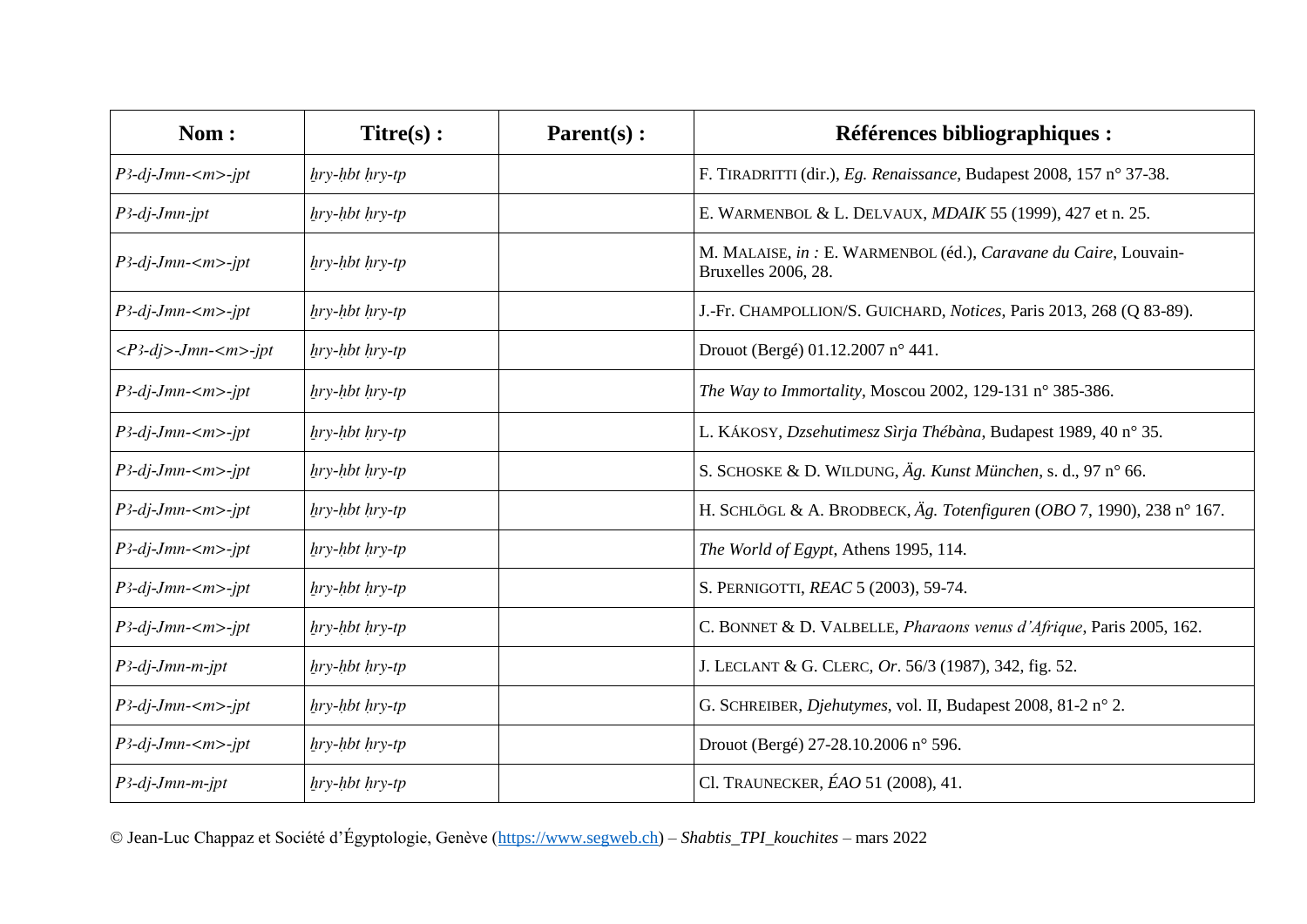| Nom:                    | $Titre(s)$ :                                                   | Parent(s): | Références bibliographiques :                                              |
|-------------------------|----------------------------------------------------------------|------------|----------------------------------------------------------------------------|
| $P$ 3-dj-Jmn-jpt        | $hry$ -hbt $hry$ -tp                                           |            | E. WARMENBOL (éd.), Caravane du Caire, Louvain-Bruxelles 2006, 126, fig. 3 |
| $P$ 3-dj-Nt             |                                                                | $Hs$ ?     | Drouot 12.02.1992 n° 120.                                                  |
| $\sum f$                |                                                                |            |                                                                            |
| $\sum_{n=0}^{\infty} m$ |                                                                |            |                                                                            |
| $Mn$ tw-m- $h$ 3t       | $hm$ -ntr 4-nw n Jmn, mty n<br>$s^3$ ?, $h^3$ ty- $\in$ n njwt |            | R. MEFFRE, <i>BSFÉ</i> 203 (2020), 48-50, fig. 1, 58-59.                   |
| $Mntw-m-h3t$            | « gouverneur de Thèbes »                                       |            | P. WHELAN, EVO 34 (2011), 10, n. 5.                                        |
| $Mntw-m-h3t$            | $hm$ -ntr 4-nw n Jmn, mty n<br>$s^3$ ?, $h^3$ ty- $\in$ n njwt |            | J.-L. BOVOT, in : Servir les dieux, Grenoble 2018, 164, n° 83.             |
| $Mn$ tw-m- $h$ 3t       | $hm$ -ntr 4-nw n Jmn, mty n<br>$s^3$ ?, $h^3$ ty- $\in$ n njwt |            | R. MEFFRE, in : Servir les dieux, Grenoble 2018, 140.                      |
| $Mntw-m-h3t$            | « gouverneur de Thèbes »                                       |            | J.-L. BOVOT, ÉAO 84 (2016-2017), 44.                                       |
| $Mntw-m-h3t$            |                                                                |            | Gl. JANES, World Museum, Liverpool, 2016, 38.                              |
| $Mn$ tw- $m$ -h3t       | $h3ty - c$ n njwt                                              |            | Gl. JANES, World Museum, Liverpool, 2016, 265.                             |
| $Mntw-m-h3t$            | $h3ty$ <sup>-<math>\epsilon</math></sup> n njwt                |            | Gl. JANES, Manchester Museum, 2012, 327.                                   |
| $Mntw-m-h3t$            | « gouverneur de Thèbes »                                       |            | J.-L. BOVOT, Revue du Louvre 1996/3, 28, n. 67.                            |
| $Mntw-m-h3t$            | $j$ <i>my-r njwt</i>                                           |            | J.-L. BOVOT, Chaouabtis, 2003, 22, 87 n° 130.                              |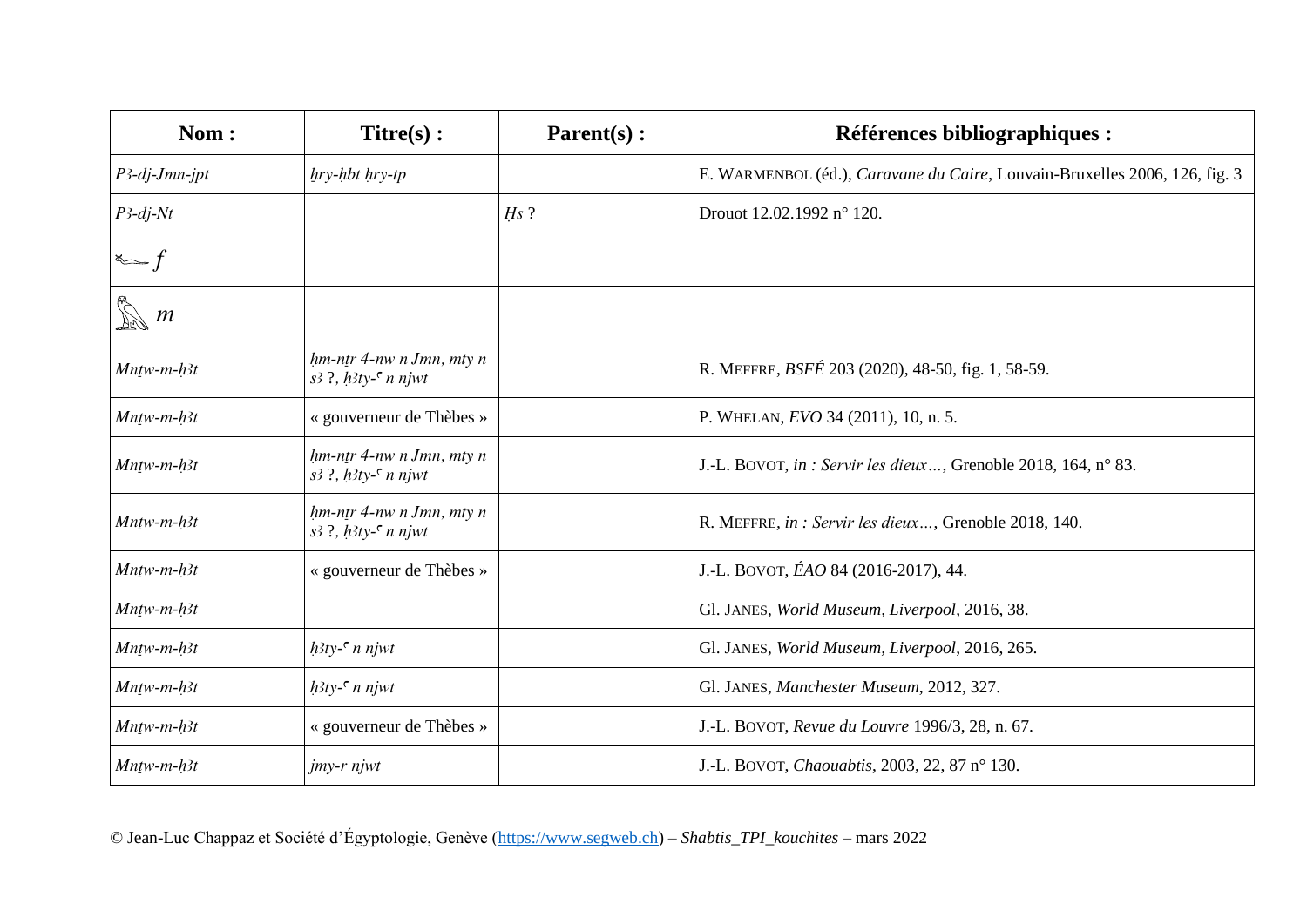| Nom:                        | $Titre(s)$ :        | $\textbf{Parent}(s)$ :                | Références bibliographiques :                                                                      |
|-----------------------------|---------------------|---------------------------------------|----------------------------------------------------------------------------------------------------|
| $Mn$ tw-m- $h$ 3t           | $h3ty - n$ n njwt   |                                       | J. TAYLOR, Death & Afterlife in Anc. Egypt, Londres 2001, 129, fig. 92.                            |
| $Mn$ tw-m- $h$ 3t           | $h3ty - c$ n njwt   |                                       | J.-M. KRUCHTEN, Nil à Escaut, 1991, nº 251.                                                        |
| $Mr.s-Jmn$                  | $h$ mt-ntr          |                                       | L. COULON & Fr. PAYRAUDEAU, $Rd\acute{E}$ 66 (2015), 24 n. a.                                      |
| $\sim$ $n$                  |                     |                                       |                                                                                                    |
| $Ns$ -trrt?                 | hst hnw n Jmn       |                                       | R. MEFFRE, BSFÉ 203 (2020), 59.                                                                    |
| $Ns$ -                      | hst hnw n Jmn       |                                       | J.-Cl. GRENIER, Statuettes funéraires  Vatican, 1996, nº 111.                                      |
| $\mathbb{C}^r$              |                     |                                       |                                                                                                    |
| Rnpt-nfrt                   | $nbt-pr$            | $Jrr.s$ -w $d$ 3 (jr. <n> nbt-pr)</n> | J. AUBERT & L. AUBERT, Statuettes  du département des  Médailles, Paris<br>2005, 124-131 n° 47-54. |
| $\overline{\mathbb{L}}$ $h$ |                     |                                       |                                                                                                    |
| $\frac{8}{8}h$              |                     |                                       |                                                                                                    |
| $H3r-w3$                    | jmy-r pr wr hmt-ntr |                                       | Fr. TIRADRITTI, BSFÉ 203 (2020), 12-13, 115-121.                                                   |
| $H3r-w3$                    | wr wrw              |                                       | Fr. TIRADRITTI, BSFÉ 203 (2020), 12-13, 115-121.                                                   |
| $H3r-w3$                    |                     |                                       | E. GRAEFE, GM 257 (2019), 6.                                                                       |
| $H3r-w3$                    | $rh$ - $nswt$       |                                       | Bonhams 28.11.2018 n° 180.                                                                         |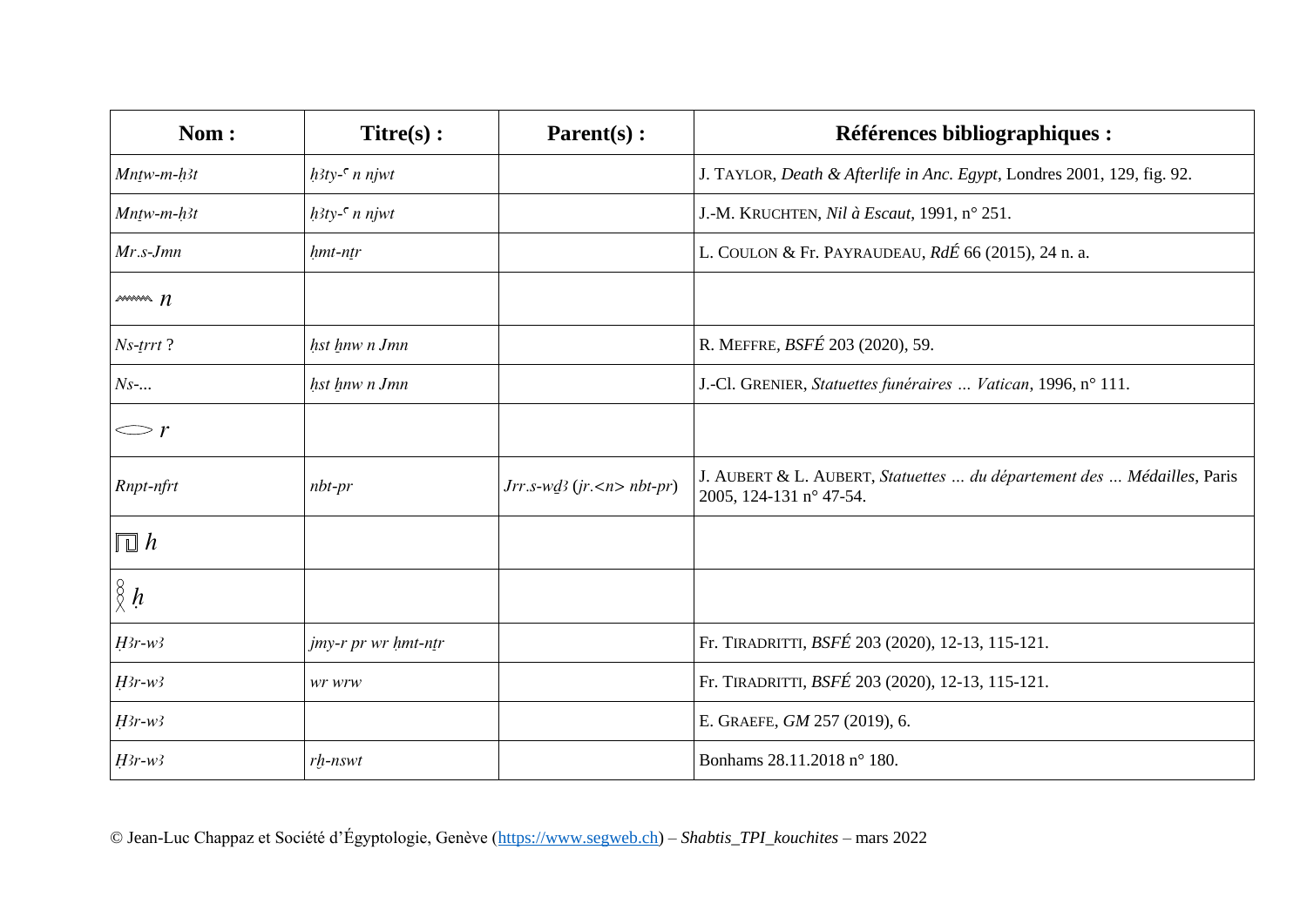| Nom:     | $Titre(s)$ :                             | Parent(s): | Références bibliographiques :                                                                |
|----------|------------------------------------------|------------|----------------------------------------------------------------------------------------------|
| $H3r-w3$ | $rh$ - $nswt$                            |            | R. MEFFRE, in : Servir les dieux, Grenoble 2018, 140.                                        |
| $H3r-w3$ |                                          |            | L. GIDDY, Eg. Arch. 20 (2002), 33.                                                           |
| $H3r-w3$ |                                          |            | L. GIDDY, Eg. Arch. 22 (2003), 35.                                                           |
| $H3r-w3$ |                                          |            | Gl. JANES, World Museum, Liverpool, 2016, 265.                                               |
| $H3r-w3$ |                                          |            | O. PERDU, Statues privées de la fin de l'Égypte pharaonique, vol. I, Paris 2012,<br>89.      |
| $H3r-w3$ | jmy-r pr wr n hmt-ntr                    |            | Drouot (Audap-Mirabaud) 05.12.2012 n° 74.                                                    |
| $H3r-w3$ | jmy-r pr wr n hmt-ntr                    |            | Drouot (de Maigret) 24.10.2012 n° 104-105.                                                   |
| $H3r-w3$ | jmy-r pr wr n dw3t-ntr n<br>Jmn, rh nswt |            | The Way to Immortality, Moscou 2002, 129-130 n° 383-384.                                     |
| $H3r-w3$ |                                          |            | L. GIDDY, Eg. Arch. 14 (1999), 32.                                                           |
| $H3r-w3$ | $rh$ -nswt, jmy-r pr wr $h$ mt-<br>ntr   |            | B. SCHLICK-NOLTE & V. VON DROSTE ZU HÜLSHOFF, CAA Rhein-Main-Region<br>(1984) II 77-9.       |
| $H3r-w3$ | rh-nswt, jmy-r pr wr hmt-<br>ntr         |            | B. SCHLICK-NOLTE, in : Liebieghaus-Museum Alter Plastik II, Francfort 1991,<br>89-93, n° 30. |
| $H3r-w3$ |                                          |            | H. SCHLÖGL & A. BRODBECK, Äg. Totenfiguren (OBO 7, 1990), 237 n° 166.                        |
| $H3r-w3$ |                                          |            | D. NIEDZIOLKA, Ét. & Trav. 17 (1995), 246.                                                   |
| $H3r-w3$ |                                          |            | L. GIDDY, Eg. Arch. 10 (1997), 30 n° 11.                                                     |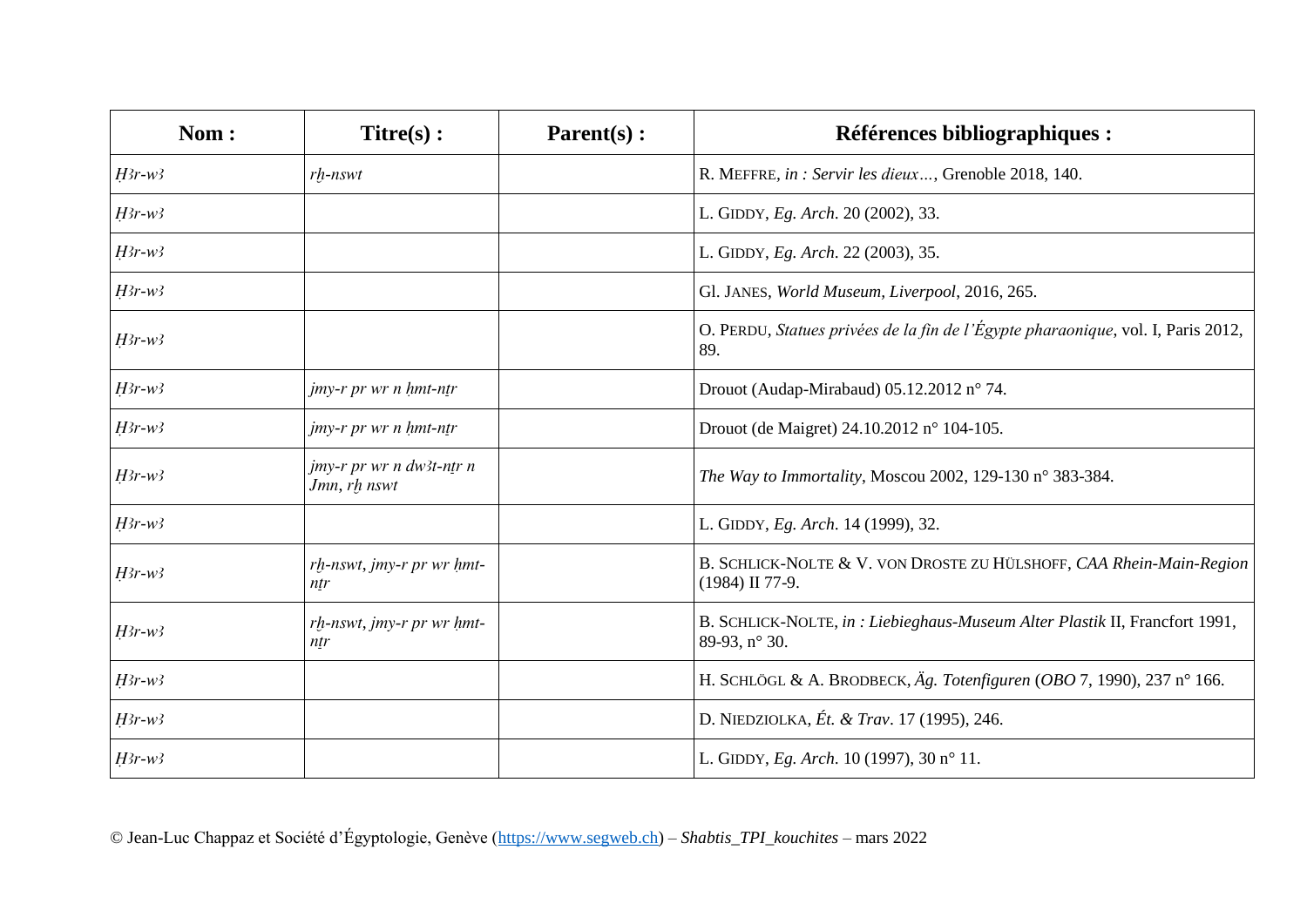| Nom:     | $Titre(s)$ :               | Parent(s): | Références bibliographiques :                                                                  |
|----------|----------------------------|------------|------------------------------------------------------------------------------------------------|
| $H3r-w3$ |                            |            | L. GIDDY, Eg. Arch. 12 (1998), 32.                                                             |
| $H3r-w3$ | jmy-r pr wr hmt-ntr        |            | Fr. TIRADRITTI, Eg. Arch. 13 (1998), 6.                                                        |
| $H3r-w3$ |                            |            | F. TIRADRITTI, IAE Museums Newsletter 18 (1998), 47                                            |
| $H3r-w3$ | <i>jmy-r pr wr hmt-ntr</i> |            | Fr. TIRADRITTI, BSFÉ 147 (2000), 10, 12.                                                       |
| $H3r-w3$ |                            |            | Fr. TIRADRITTI, Activities of the Mission, 2001, fig. 5-6.                                     |
| $H3r-w3$ |                            |            | J.-L. BOVOT, Chaouabtis, 2003, 28.                                                             |
| $H3r-w3$ |                            |            | J. TAYLOR, Death & Afterlife in Anc. Egypt, Londres 2001, 130.                                 |
| $H3r-w3$ |                            |            | O. PERDU, RdÉ 54 (2003), 157, n. 5.                                                            |
| $H3r-w3$ |                            |            | S. EINAUDI & Fr. TIRADRITTI (éd.), L'enigma di Harwa, Torino 2004, 196,<br>fig. 43.            |
| $H3r-w3$ | $rh$ - $nswt$              |            | S. EINAUDI & Fr. TIRADRITTI (éd.), L'enigma di Harwa, Torino 2004, 197, 222<br>$n^{\circ}$ 17. |
| $H3r-w3$ |                            |            | J. HAYNES & R. LEPROHON, SSEAJ 17 (1987), 25.                                                  |
| $H3r-w3$ | jmy-r pr wr                |            | H. STEWART, Studies Smith (1999), 315.                                                         |
| $H3r-w3$ |                            |            | S. PERNIGOTTI, REAC 5 (2003), 65.                                                              |
| $H3r-w3$ | jmy-r pr wr n hmt-ntr      |            | Fr. TIRADRITTI, ÉAO 54 (2009), 32-33.                                                          |
| $H3r-w3$ | $rh$ - $nswt$              |            | Christie's 30.04.2008 n° 202.                                                                  |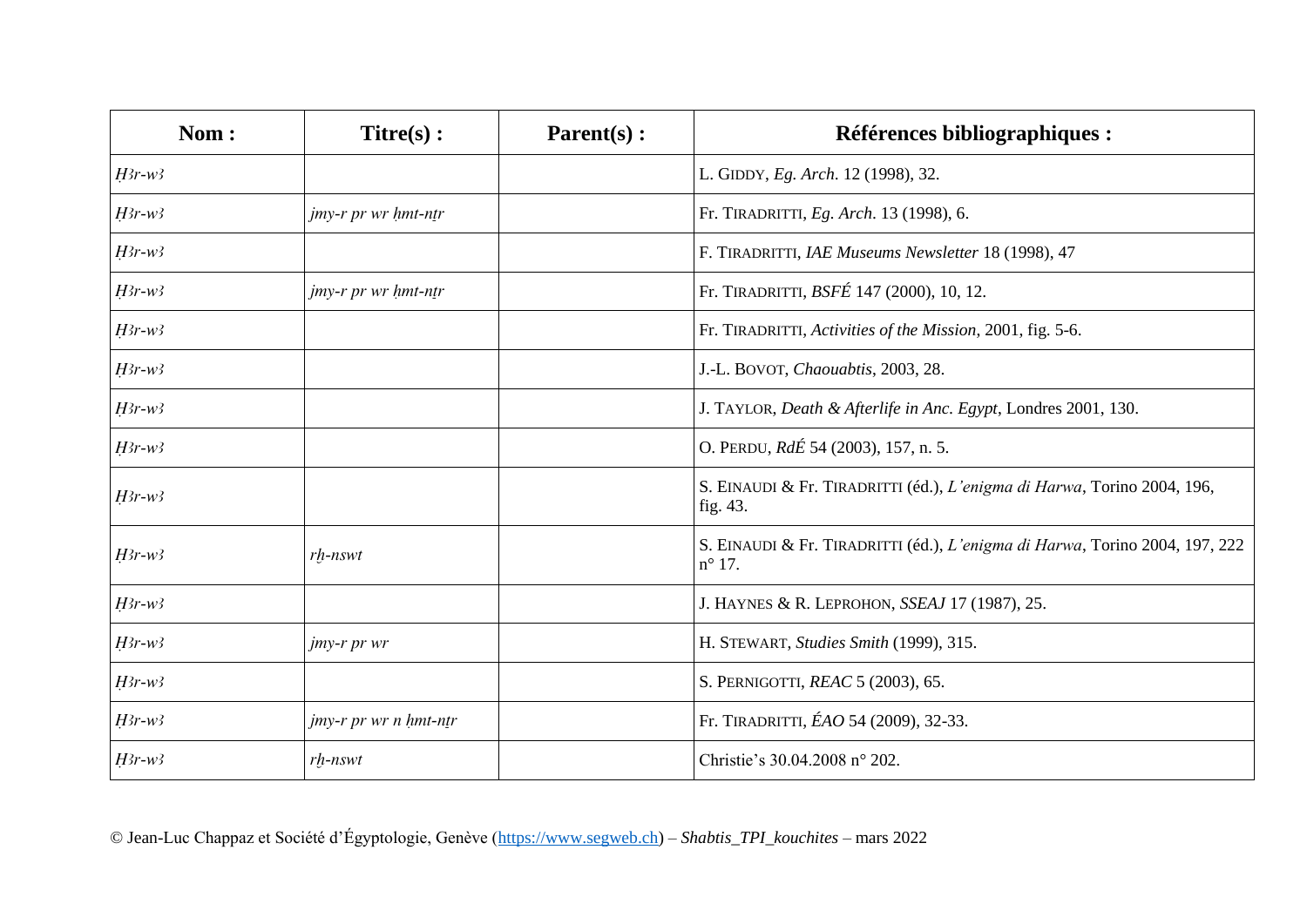| Nom:                               | Titre(s):                       | Parent(s):                                 | <b>Références bibliographiques :</b>                                    |
|------------------------------------|---------------------------------|--------------------------------------------|-------------------------------------------------------------------------|
| Hr                                 |                                 |                                            | Sotheby's New York 13.06.1996 n° 192.                                   |
| $Hr-3h-bjt$                        |                                 |                                            | O. PERDU, RdÉ 54 (2003), 157, n. 5.                                     |
| $Hr$ - $\langle m \rangle$ -3h-bjt | sš nswt                         | $Nfr-Nt$ (mère); $H3-n-$<br>$H$ nsw (père) | W. SEIPEL et alii, Götter, Gräber und die Kunst, Linz 1989, 217 n° 200. |
| $Hr$ -s3-3st                       | $hm$ wnj, sš t $\leq$ t> pr Jmn | $T3$ -djt-3st                              | R. MEFFRE, BSFÉ 203 (2020), 59-61, fig. 10.                             |
| $\oslash$ h                        |                                 |                                            |                                                                         |
| <b>Hrwy</b>                        |                                 |                                            | R. ROUBINSTEIN, VDI 1980/3, pl. 5.2.                                    |
| $\Leftrightarrow h$                |                                 |                                            |                                                                         |
| $\Rightarrow$ s                    |                                 |                                            |                                                                         |
| $(Sn.k-Jmn-jskn) (Sppr-Rc)$        | $\langle$ roi »                 |                                            | Christie's 07.07.2021 n° 31.                                            |
| $(Sn.k-Jmn-jskn) (Shpr-Ro)$        | ntr nfr, nb t3wy, nswt          |                                            | H. Ch. LOFFET, Coll. Emmacha, Paris 2013, I, 90-93 (n° 33).             |
| $(Sn.k-Jmn-jskn)$                  | nswt                            |                                            | H. Ch. LOFFET, Coll. Emmacha, Paris 2013, I, 94-97 (n° 34).             |
| $(Sn.k-Jmn-jskn)$                  | nswt                            |                                            | M. MICHEL, Études alexandrines 48 (2019), 133-134, n° 187, pl. 42.      |
| $(Sn.k-Jmn-jskn)$                  | « roi »                         |                                            | Drouot (Bergé) 10.10.2017 n° 88                                         |
| $(Sn.k-Jmn-jskn) (Shpr-Ro)$        | ntr nfr, nb t3wy                |                                            | J.-L. BOVOT, Serviteurs funéraires royaux, Paris 2003, 197-201 n° 81.   |
| $(Sn.k-Jmn-jskn) (Sppr-Ro)$        | $nswt, nb\, t3wy$               |                                            | R. A. FAZZINI et al., Masterworks, Brooklyn 1999, 127.                  |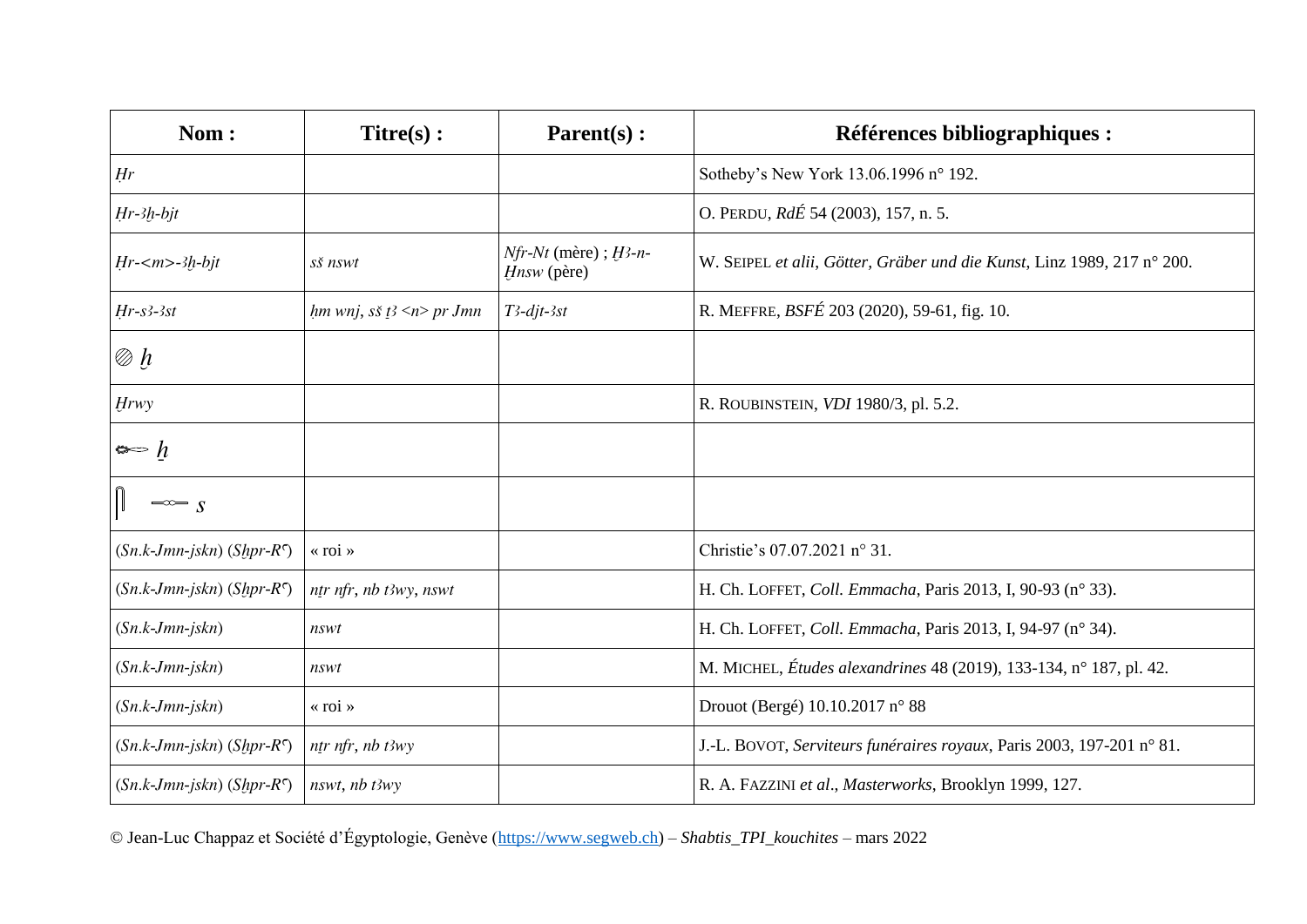| Nom:                        | $Titre(s)$ :                        | Parent(s): | <b>Références bibliographiques :</b>                                                      |
|-----------------------------|-------------------------------------|------------|-------------------------------------------------------------------------------------------|
| $(Sn.k-Jmn-jskn) (Sppr-R5)$ | $nswt$ , $nb$ $t3wy$                |            | Th. KENDALL, in : Sudan, 2004, 295 n° 294.                                                |
| $(Sn.k-Jmn-jskn) (Shpr-R5)$ | $nb$ $t3wy$ ,                       |            | Christie's New York 08.06.2005 n° 17.                                                     |
| $(Sn.k-Jmn-jskn) (Shpr-R5)$ | $nswt$ , $nb$ $t3wy$                |            | H. M. STEWART, Eg. Shabtis, Londres 1995, 28, fig. 28.                                    |
| $(Sn.k-Jmn-jskn) (Sppr-R5)$ | $nswt$ , $nb$ $t3wy$                |            | Fl. DUNN FRIEDMAN (éd.), Gifts of the Nile, 1998, 155, 241-2.                             |
| $(Sn.k-Jmn-jskn) (Shpr-R5)$ | nswt, nb t3wy                       |            | G. D. SCOTT III, Temple, Tomb  from the Harer  Collection, 1992, 104-5<br>$n^{\circ}$ 61. |
| $(Sn.k-Jmn-jskn) (Shpr-R5)$ | nswt, ntr nfr, nb t3wy              |            | J.-L. BOVOT, Chaouabtis, 2003, 70, 72, 91 nº 242.                                         |
| $(Sn.k-Jmn-jskn) (Shpr-R5)$ | $n$ tr nfr, nb t $3wy$              |            | J.-L. BOVOT, Dossiers d'archéologie h. s. 9 (2003), 18.                                   |
| $(Sn.k-Jmn-jskn) (Shpr-R5)$ | « roi »                             |            | S. SCHOSKE, Sammlung Äg. Kunst, München 1995, 120, fig. 137.                              |
| $(Sn.k-Jmn-jskn) (Sppr-R5)$ | nswt, ntr nfr, nb t3wy              |            | Christie's 09.12.2008 n° 28.                                                              |
| $(Sn.k-Jmn-jskn) (Shpr-Ro)$ | $,$ nswt                            |            | Drouot (Bergé) 02.02.2107 n° 64.                                                          |
| $(Sn.k-Jmn-jskn) (Shpr-R5)$ | ntr nfr, nb $t3wy$                  |            | J.-L. BOVOT, ÉAO 84 (2016-2017), 46-47.                                                   |
| $(Sn.k-Jmn-jskn) (Shpr-R5)$ | ntr nfr, nb t3wy, nswt              |            | Drouot (Bergé) 16.12.2015 n° 69.                                                          |
| $(Sn.k-Jmn-jskn) (Shpr-R5)$ | $n$ tr nfr, nb t $3wy$              |            | A. DUBSKA, Terres du Nil 1 (2005), 23.                                                    |
| $(Sn.k-Jmn-jskn) (Sppr-Rc)$ | $n$ tr nfr, nb t $3wy$              |            | Bonhams 03.04.2014 n° 164.                                                                |
| $(Sn.k-Jmn-jskn) (Shpr-R5)$ | nswt, nswt-bjt, ntr nfr, nb<br>t3wy |            | Gl. JANES, Manchester Museum, 2012, 331-337, n° 186.                                      |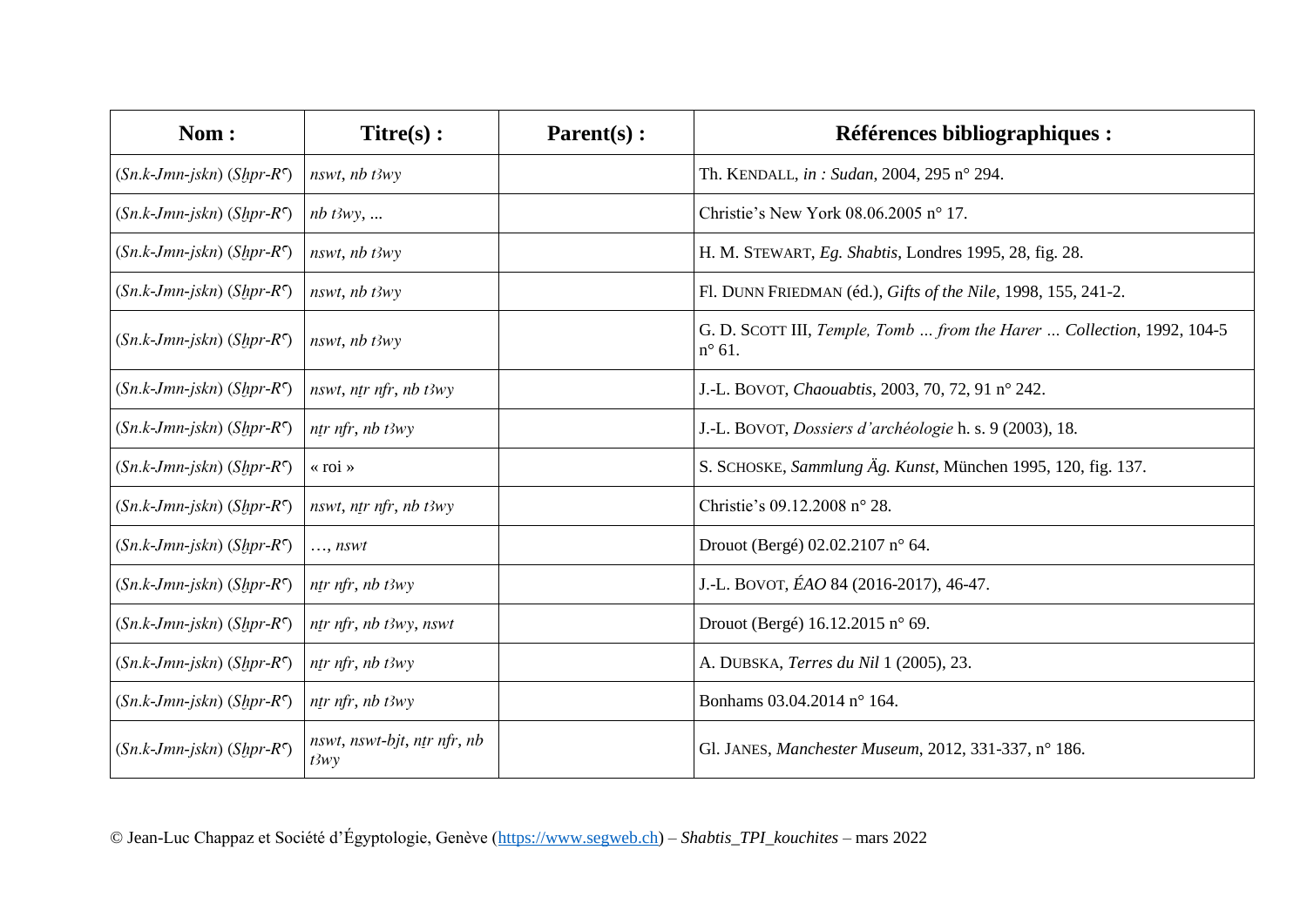| Nom:                                  | $Titre(s)$ :                        | $\textbf{Parent}(s)$ : | <b>Références bibliographiques :</b>                                                                                 |
|---------------------------------------|-------------------------------------|------------------------|----------------------------------------------------------------------------------------------------------------------|
| $(Sn.k-Jmn-jskn) (Shpr-Ro)$           | nswt                                |                        | R. S. BIANCHI, Anc. Egypt  from the Fondation Gandur pour l'Art, St.<br>Petersburg, Florida 2001, 42, 238-239 n° 98. |
| $(Sn.k-Jmn-jskn) (Shpr-R5)$           | ntr nfr, nb t3wy, nswt              |                        | Christie's New York 07.12.2011 n° 41.                                                                                |
| $(Sn.k-Jmn-jskn) (Shpr-Ro)$           | ntr nfr, nb $t3wy$                  |                        | Pharaons noirs, Mariemont 2007, 146-147 n° 53.                                                                       |
| $(Shpr-R†)$ $(Sn.k-Jmn-jskn)$         | « roi »                             |                        | Christie's 07.07.2021 n° 31.                                                                                         |
| $(Shpr-R†)$ $(Sn.k-Jmn-jskn)$         | ntr nfr, nb t3wy, nswt              |                        | H. Ch. LOFFET, Coll. Emmacha, Paris 2013, I, 90-93 (n° 33).                                                          |
| $(Shpr-R^{\prime})$ $(Sn.k-Jmn-jskn)$ | $n$ tr nfr, nb t $3wy$              |                        | Drouot (Bergé) 02.02.2107 n° 64.                                                                                     |
| $(Shpr-R^{\sigma})$ $(Sn.k-Jmn-jskn)$ | ntr nfr, nb t3wy, nswt              |                        | J.-L. BOVOT, ÉAO 84 (2016-2017), 46-47.                                                                              |
| $(Shpr-R†)$ $(Sn.k-Jmn-jskn)$         | ntr nfr, nb t3wy, nswt              |                        | Drouot (Bergé) 16.12.2015 n° 69.                                                                                     |
| $(Shpr-Ro)$ $(Sn.k-Jmn-jskn)$         | $nb$ t3wy, ntr nfr                  |                        | A. DUBSKA, <i>Terres du Nil</i> 1 (2005), 23.                                                                        |
| $(Shpr-R^{\sigma})$ $(Sn.k-Jmn-jskn)$ | nb t3wy, ntr nfr                    |                        | Bonhams 03.04.2014 n° 164.                                                                                           |
| $(Shpr-R\epsilon)$ $(Sn.k-Jmn-jskn)$  | nswt, nswt-bjt, ntr nfr, nb<br>t3wy |                        | Gl. JANES, Manchester Museum, 2012, 331-337, n° 186.                                                                 |
| $(Shpr-R^{\sigma})$ $(Sn.k-Jmn-jskn)$ | ntr nfr, nb t3wy                    |                        | R. S. BIANCHI, Anc. Egypt  from the Fondation Gandur pour l'Art, St.<br>Petersburg, Florida 2001, 42, 238-239 n° 98. |
| $(Shpr-R^{\sigma})$ $(Sn.k-Jmn-jskn)$ | ntr nfr, nb t3wy, nswt              |                        | Christie's New York 07.12.2011 $n^{\circ}$ 41.                                                                       |
| $(Shpr-R^{\prime})$ $(Sn.k-Jmn-jskn)$ | nb t3wy, nswt                       |                        | R. A. FAZZINI et al., Masterworks, Brooklyn 1999, 127.                                                               |
| $(Shpr-R^{\sigma})$ $(Sn.k-Jmn-jskn)$ | $nb$ t3wy, nswt                     |                        | Th. KENDALL, in : Sudan, 2004, 295 n° 294.                                                                           |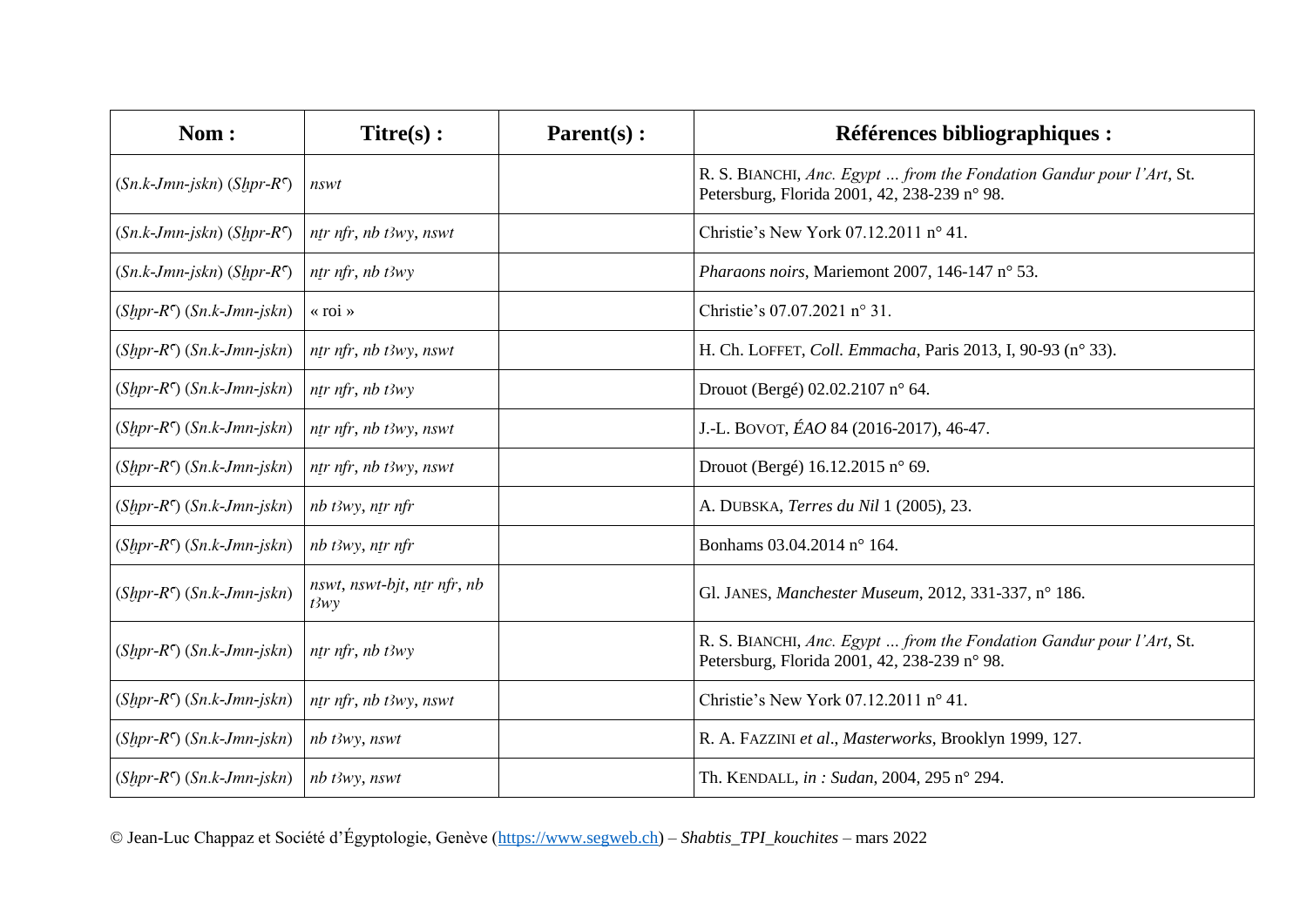| Nom:                                  | $Titre(s)$ :           | $\textbf{Parent}(s)$ : | Références bibliographiques :                                                             |
|---------------------------------------|------------------------|------------------------|-------------------------------------------------------------------------------------------|
| $(Shpr-R^{\sigma})$ $(Sn.k-Jmn-jskn)$ | nb t3wy, nswt          |                        | Christie's 10.12.1985 n° 168A.                                                            |
| $(Shpr-R^{\sigma})$ $(Sn.k-Jmn-jskn)$ | $nb$ t3wy,             |                        | Christie's New York $08.06.2005$ n° 17.                                                   |
| $(Shpr-R^{\sigma})$ $(Sn.k-Jmn-jskn)$ | nb t3wy, nswt          |                        | G. D. SCOTT III, Temple, Tomb  from the Harer  Collection, 1992, 104-5<br>$n^{\circ}$ 61. |
| $(Shpr-R^{\sigma})$ $(Sn.k-Jmn-jskn)$ | nb t3wy, nswt          |                        | H. M. STEWART, Eg. Shabtis, Londres 1995, 28, fig. 28.                                    |
| $(Shpr-R^{\sigma})$ $(Sn.k-Jmn-jskn)$ | $nb$ t3wy, ntr nfr     |                        | J.-L. BOVOT, Revue Louvre 1996/3, 21-8.                                                   |
| $(Shpr-R^{\sigma})$ $(Sn.k-Jmn-jskn)$ | nswt, nb t3wy          |                        | Fl. DUNN FRIEDMAN (éd.), Gifts of the Nile, 1998, 155, 241-2.                             |
| $(Shpr-R^{\sigma})$ $(Sn.k-Jmn-jskn)$ | ntr nfr, nb $t3wy$     |                        | J.-L. BOVOT, Chaouabtis, 2003, 28, 70, 72, 91 nº 242.                                     |
| $(Shpr-R^{\sigma})$ $(Sn.k-Jmn-jskn)$ | ntr nfr, nb $t3wy$     |                        | J.-L. BOVOT, Serviteurs funéraires royaux, Paris 2003, 197-201 n° 81.                     |
| $(Shpr-R^{\prime})$ $(Sn.k-Jmn-jskn)$ | ntr nfr, nb t3wy       |                        | J.-L. BOVOT, Dossiers d'archéologie h. s. 9 (2003), 18.                                   |
| $(Shpr-R^{\sigma})$ $(Sn.k-Jmn-jskn)$ | ntr nfr, nb t3wy, nswt | Taharqa (grand-père)   | <i>Anc. Eg. Art, Brooklyn 1989, n° 74.</i>                                                |
| $(Shpr-R^{\sigma})$ $(Sn.k-Jmn-jskn)$ | $n$ tr nfr, nb t $3wy$ |                        | J.-L. BOVOT, Revue Louvre 1996/3, 21-8.                                                   |
| $(Shpr-R^{\sigma})$ $(Sn.k-Jmn-jskn)$ | « roi »                |                        | S. SCHOSKE, Sammlung Äg. Kunst, München 1995, 120, fig. 137.                              |
| $(Shpr-R^{\sigma})$ $(Sn.k-Jmn-jskn)$ | nb t3wy, ntr nfr       |                        | Pharaons noirs, Mariemont 2007, 146-147 n° 53.                                            |
| $(Shpr-R^{\sigma})$ $(Sn.k-Jmn-jskn)$ | ntr nfr, nb t3wy, nswt |                        | Christie's 09.12.2008 n° 28.                                                              |
|                                       |                        |                        |                                                                                           |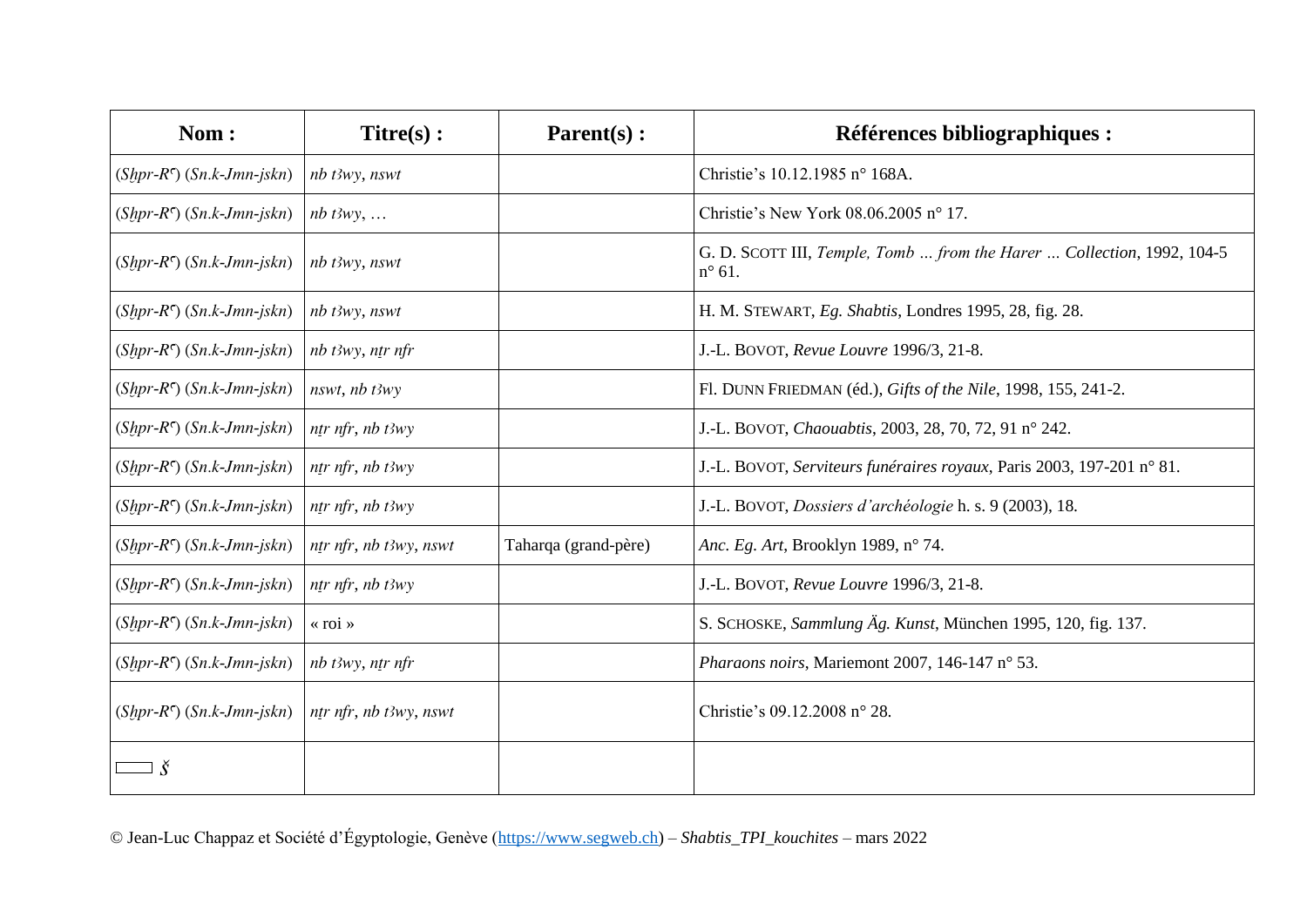| Nom:                                | $Titre(s)$ :                      | Parent(s):                             | <b>Références bibliographiques :</b>                                                           |
|-------------------------------------|-----------------------------------|----------------------------------------|------------------------------------------------------------------------------------------------|
| $(Sp-n-wpt)$                        | hmt-ntr                           |                                        | H. M. STEWART, Eg. Shabtis, Londres 1995, 29, fig. 29.                                         |
| $(Sp-n-wpt)$                        | $dw$ 3t-ntr                       |                                        | R. MEFFRE, BSFÉ 203 (2020), 48-50, fig. 2, 58-59.                                              |
| $(Sp-n-wpt)$                        | $dw$ 3t-ntr                       |                                        | J.-L. BOVOT, in : Servir les dieux, Grenoble 2018, 286, n° 138.                                |
| $(Sp-n-wpt)$                        | $dw$ 3t-ntr                       |                                        | R. MEFFRE, in : Servir les dieux, Grenoble 2018, 140.                                          |
| $(Sp-n-wpt)$                        | $dw$ 3t-ntr                       |                                        | Gl. JANES, World Museum, Liverpool, 2016, 265.                                                 |
| $(Sp-n-wpt)$                        | $dw$ 3t-ntr                       |                                        | Drouot (Millon) 27.06.2016 n° 118.                                                             |
| $(Sp-n-wpt)$                        | $dw$ 3t-ntr                       |                                        | Drouot (de Maigret) 24.10.2012 n° 108.                                                         |
| $(Sp-n-wpt)$                        | $dw$ 3t-ntr                       |                                        | J.-L. BOVOT, Chaouabtis, 2003, 70, 93 n° 266.                                                  |
| $(Sp-n-wpt)$                        | $dw$ 3t-ntr                       | $P - \langle \nabla_n h \rangle - \nu$ | J.-L. BOVOT, ÉAO 56 (2009), 75-76.                                                             |
| $(Sp-n-wpt)$                        | dw3t-ntr, s3t nswt                | $P - \langle \n\rangle$ nh>-y          | J.-L. BOVOT, Serviteurs funéraires royaux, Paris 2003, 340-1 nº 166.                           |
| $(Sp-n-wpt)$                        | dw3t-ntr, s3t nswt                | $[P<\int nh>>y]$                       | J.-L. BOVOT, Dossiers d'archéologie h. s. 9 (2003), 18.                                        |
| $(Sp-n-wpt)$                        | dw3t-ntr, s3t nswt                | $[P<\frac{\epsilon}{nh}>>y]$           | S. EINAUDI & Fr. TIRADRITTI (éd.), L'enigma di Harwa, Torino 2004, 111, 217<br>$n^{\circ}$ 10. |
| $\vartriangle q$                    |                                   |                                        |                                                                                                |
| $\bigcirc k$                        |                                   |                                        |                                                                                                |
| $K3$ -rw-rh-Jmn (=<br>Kalarakhimen) | « celui qui entre en<br>premier » |                                        | R. MEFFRE, in : Servir les dieux, Grenoble 2018, 140, 166, n° 85.                              |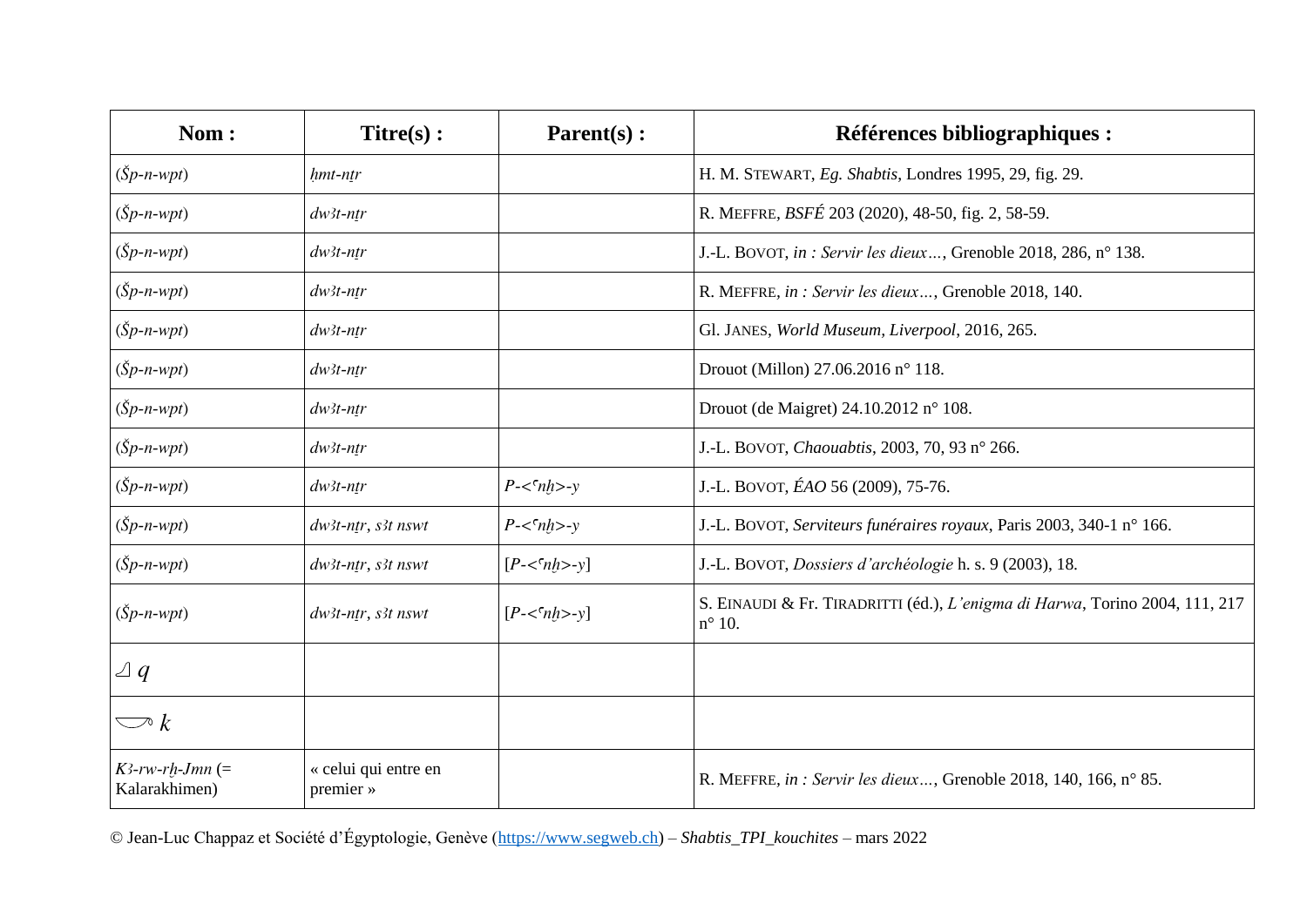| Nom:                                | $Titre(s)$ : | Parent(s): | Références bibliographiques :                                                                                             |
|-------------------------------------|--------------|------------|---------------------------------------------------------------------------------------------------------------------------|
| $K$ 3-rw-rh-Jmn (=<br>Kalarakhimen) | $h3wty$ ?    |            | Gl. JANES, World Museum, Liverpool, 2016, 265.                                                                            |
| $K3$ -rw-rh-Jmn (=<br>Kalarakhimen) | $h3wty$ ?    |            | Drouot (de Maigret) 24.10.2012 n° 103.                                                                                    |
| $\overline{\omega} g$               |              |            |                                                                                                                           |
| $\bigcirc$ t                        |              |            |                                                                                                                           |
| $(T3-h-rw-q)$                       | nswt         |            | P. GIOVETTI & D. PICCHI (éd.), Egypt : Millenary Splendour. The Leiden<br>Collection in Bologna, Milan 2016, 424 (VII.8). |
| $(T3-h-rw-q)$                       | nswt         |            | Drouot (Bergé) 30.05.2015 n° 33.                                                                                          |
| $(T3-h-rw-q)$                       | nswt         |            | Bonhams 03.04.2014 n° 163.                                                                                                |
| $(T3-h-rw-q)$                       | nswt         |            | Drouot (Pierre Bergé) 21.05.2014 n° 45.                                                                                   |
| $(T3-h-rw-q)$                       | nswt         |            | H. A. SCHLÖGL, in: [Galerie] Harmakhis 25 Years, Bruxelles 2013, 56-57, 58-<br>61.                                        |
| $(T3-h-rw-q)$                       | nswt         |            | J. HAYNES, M. SANTINI-RITT & R. NEWMAN, Kmt 20/3 (2009), 30-39.                                                           |
| $(T3-h-rw-q)$                       | nswt         |            | Christie's 25.10.2012 n° 53.                                                                                              |
| $(T3-h-rw-q)$                       | nswt         |            | Gl. JANES, Manchester Museum, 2012, 327-330, n° 185.                                                                      |
| $(T3-h-rw-q)$                       |              |            | A. SCHUSTER, Archaeology, janv.-fév. 1993, 61.                                                                            |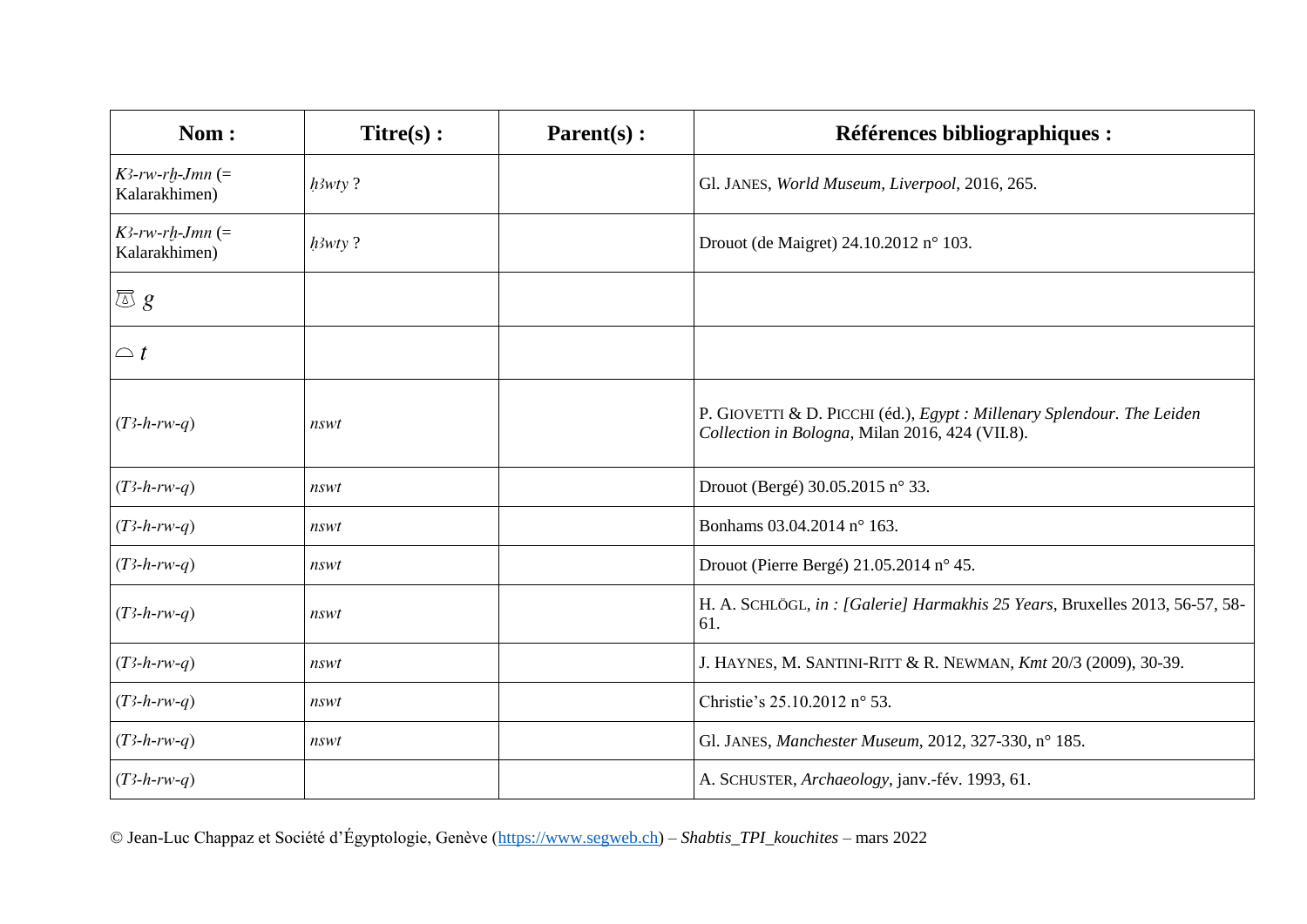| Nom:           | $Titre(s)$ :            | Parent(s): | <b>Références bibliographiques :</b>                                                                             |
|----------------|-------------------------|------------|------------------------------------------------------------------------------------------------------------------|
| $(T3-h-rw-q)$  | nswt                    |            | D. SPANEL, Through Ancient Eyes Birmingham (Albama) 1988, 110-1 n° 37.                                           |
| $(T3-h-rw-q)$  | nswt                    |            | C. C. VAN SICLEN III, VA 6 (1990), 40 n° 9.                                                                      |
| $(T3-h-rw-q)$  | nswt                    |            | J. L. HAYNES, Nubia, Boston 1992, 8-9, 29.                                                                       |
| $(T3-h-rw-q)$  | nswt                    |            | S. SCHOSKE, Sammlung Äg. Kunst, München 1995, 120, fig. 137.                                                     |
| $(T3-h-rw-q)$  | nswt                    |            | H. DE MEULENAERE & L. LIMME, in : Musées Royaux d'Art et d'Histoire,<br>Bruxelles. Antiquité, Bruxelles 1988, 36 |
| $(T3-h-rw-q)$  | nswt                    |            | D. P. SILVERMAN (éd.), Searching for Anc. Egypt, Dallas 1997, n° 105b.                                           |
| $(T3-h-rw-q)$  | nswt                    |            | S. QUIRKE, Who Were the Pharaohs, London 1990, 36.                                                               |
| $(T3-h-rw-q)$  | nswt                    |            | E. WARMENBOL (éd.), Beautés d'Égypte, Treignes 2002, 144-5 n° 112.                                               |
| $(T3-h-rw-q)$  | nswt                    |            | C. CROWN, Anc. Egypt, Memphis (Tenessee) 1983, 27.                                                               |
| $(T3-h-rw-q)$  | $\langle$ roi $\rangle$ |            | H. M. STEWART, Eg. Shabtis, Londres 1995, 28, fig. 27.                                                           |
| $(T3-h-rw-q)$  | « roi »                 |            | D. WILDUNG, in: Soudan (Beaux-Arts Magazine, h. s. 136), 1997, 14-5.                                             |
| $(T3-h-rw-q)$  | nswt                    |            | S. EINAUDI & Fr. TIRADRITTI (éd.), L'enigma di Harwa, Torino 2004, 48, 53,<br>57, 213-214 n° 3-5.                |
| $(T3-h-rw-q)$  | nswt                    |            | Th. KENDALL, in: Soudan, Londres 2004, 295 n° 293.                                                               |
| $(T3-h-rw-q3)$ | nswt                    |            | D. AUSTIN, P. LE NOUENE & A. HAUDIQUET, Cultes funéraires, Calais 1987,<br>73 n° 205.                            |
| $(T3-h-rw-q3)$ | nswt                    |            | J. PUTNAM, Pyramides éternelles, Paris 1994, 50-1.                                                               |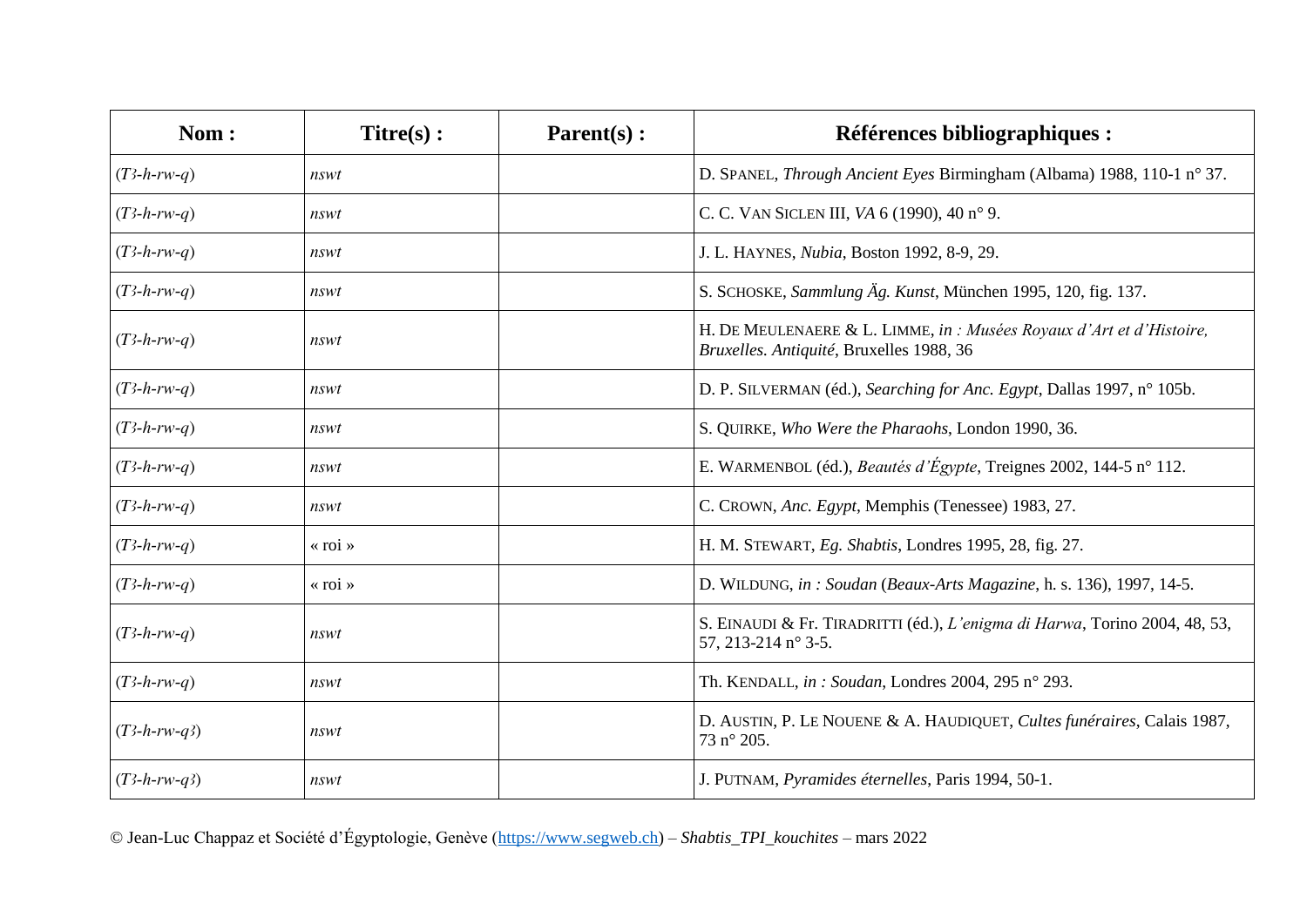| Nom:                    | $Titre(s)$ :              | $\textbf{Parent}(s)$ :                        | Références bibliographiques :                             |
|-------------------------|---------------------------|-----------------------------------------------|-----------------------------------------------------------|
| $(T3-h-rw-q)$           | nswt                      |                                               | Pharaons noirs, Mariemont 2007, 137-139 n° 41-42.         |
| $\approx t$             |                           |                                               |                                                           |
| $\Longleftrightarrow d$ |                           |                                               |                                                           |
| $Dj$ -3st-hb-sd         | šm <sup>c</sup> yt nt Jmn | $Ns < t >-Pth$ (sœur de<br>$Mn$ tw-m- $h$ 3t) | K.-Th. ZAUZICH, in: Äg. Museum Berlin, 1980, 102-3 n° 44. |
| $Di-3st-hb-sd$ ?        |                           |                                               | Bonhams 26.04.2007 n° 144.                                |
| $Dj$ -3st- $hb$ -sd     |                           |                                               | Bonhams 26.10.2007 n° 64.                                 |
| $Dj.s-hb-sd$            | $hs<$ yt nt> $lnw n Jmn$  | $Ns-Pth$ (père)                               | Gl. JANES, World Museum, Liverpool, 2016, 265.            |
| $Dj.s-hb-sd$            | $hs<$ yt nt> $lnw n Jmn$  | $Ns-Pth$ (père)                               | R. MEFFRE, RdÉ 64 (2013), 52.                             |
| $Dj.s-hb-sd$            | hs hnw n Jmn              |                                               | A. LEAHY, JEA 74 (1988), 238-9 et n. 7.                   |
| $\mathcal{Q}$           |                           |                                               |                                                           |
| Noms incomplets         |                           |                                               |                                                           |
| $A - Z$                 |                           |                                               |                                                           |
| Akhe / Akheqa?          | hmt-nswt                  |                                               | Pharaons noirs, Mariemont 2007, 150 n° 57.                |
| Amani-natake-lebte      | « roi »                   |                                               | Pharaons noirs, Mariemont 2007, 151-152 n° 59.            |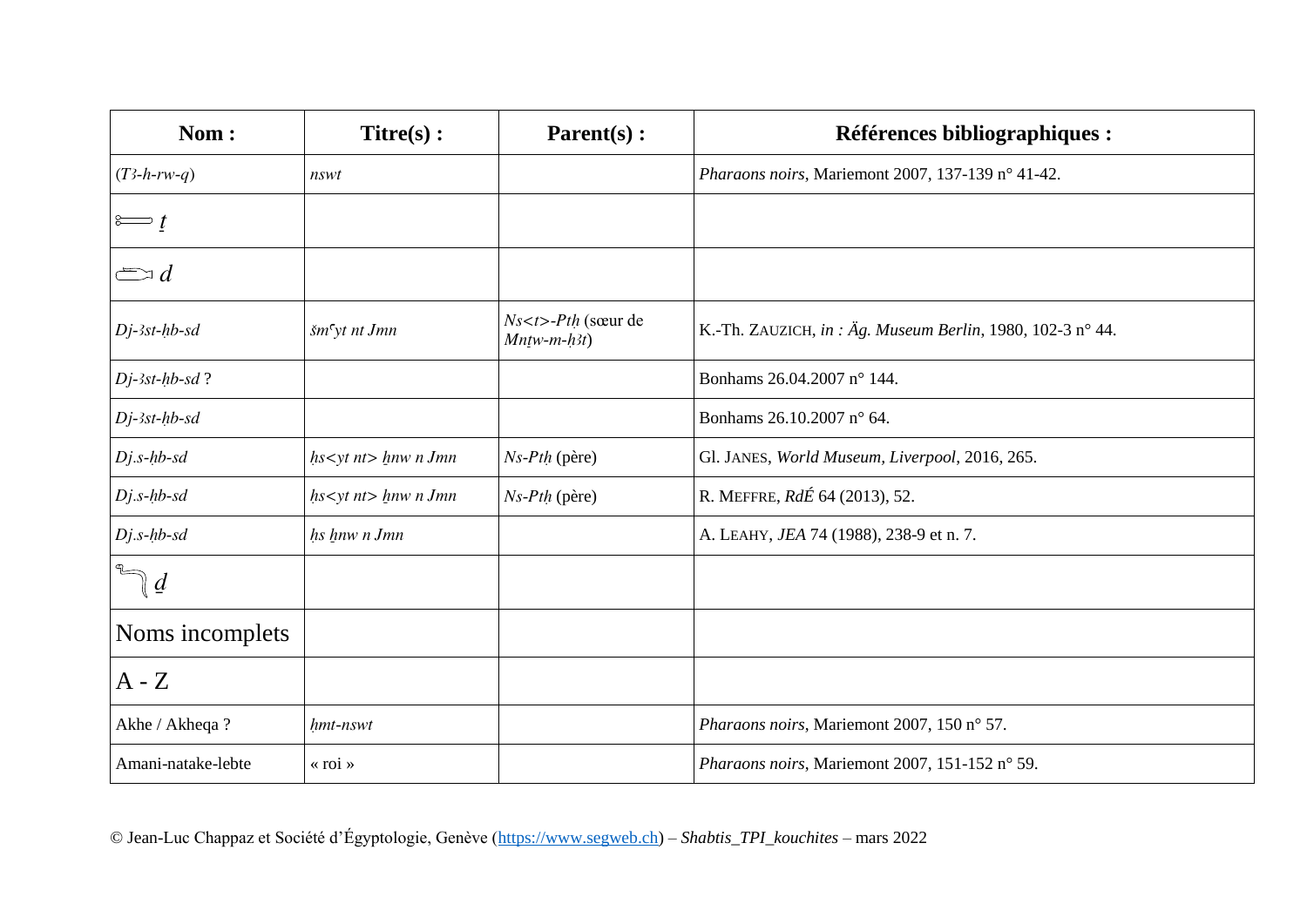| Nom:                       | $Titre(s)$ :                          | $\textbf{Parent}(s)$ : | Références bibliographiques :                                                          |
|----------------------------|---------------------------------------|------------------------|----------------------------------------------------------------------------------------|
| Aménardis I <sup>ère</sup> | « divine adoratrice »                 |                        | J. HAYNES, M. SANTINI-RITT & R. NEWMAN, Kmt 20/3 (2009), 37 n. 3.                      |
| Aménardis I <sup>ère</sup> | « divine adoratrice »                 |                        | S. MUSSO & S. PETACCHI, MittSAG 22 (2011), 137.                                        |
| Aménardis Ière             | « divine adoratrice »                 |                        | Drouot (Piasa) 16.03.2012 n° 18.                                                       |
| Aménardis Ière             | « divine adoratrice »                 |                        | J.-L. CHAPPAZ, IAE Museums Newsletter 19 (1999), 17.                                   |
| Aménardis I <sup>ère</sup> | $\langle$ divine adoratrice $\rangle$ |                        | H. D. SCHNEIDER, JEA 91 (2005), 221, 224.                                              |
| Anlamani                   | $\langle$ roi $\rangle$               |                        | J. HAYNES & R. LEPROHON, SSEAJ 17 (1987), 20 n° 5.                                     |
| Anlamani                   | $\ll$ roi »                           |                        | C. BONNET & D. VALBELLE, Pharaons venus d'Afrique, Paris 2005, 128.                    |
| Anlamani                   | $\check{s}$ <sub>3</sub> $R^c$ , nswt |                        | D. P. SILVERMAN (éd.), Searching for Anc. Egypt, Dallas 1997, n° 105a.                 |
| Anlamani                   | $\check{s}$ <sub>3</sub> $R^c$ , nswt |                        | J. PUTNAM, Pyramides éternelles, Paris 1994, 50.                                       |
| Anlamani                   | « roi »                               |                        | R. L. SHAW & K. GRZYMSKI, Anc. Egypt and Nubia, Toronto 1994, 56.                      |
| Anlamani                   | $\langle$ roi »                       |                        | ARCE Newsletter 158/159 (1992), 25.                                                    |
| Anlamani                   | $\langle$ roi $\rangle$               |                        | Pharaons noirs, Mariemont 2007, 147-148 n° 54.                                         |
| Artaha                     | $\kappa$ reine »                      |                        | J. HAYNES & R. LEPROHON, SSEAJ 17 (1987), 21 n° 8.                                     |
| Aspelta                    | $\langle$ roi $\rangle$               |                        | M. VANDENBEUSCH, Aud. SEMAT & M. MAITLAND, Pharaoh, Cleveland 2016,<br>172-173 n° 128. |
| Aspelta                    | « roi »                               |                        | M. HONEGGER, Aux Origines des pharaons noirs, Neuchatel 2014, 88.                      |
| Aspelta                    | $\langle$ roi $\rangle$               |                        | J. HAYNES & R. LEPROHON, SSEAJ 17 (1987), 21 n° 7.                                     |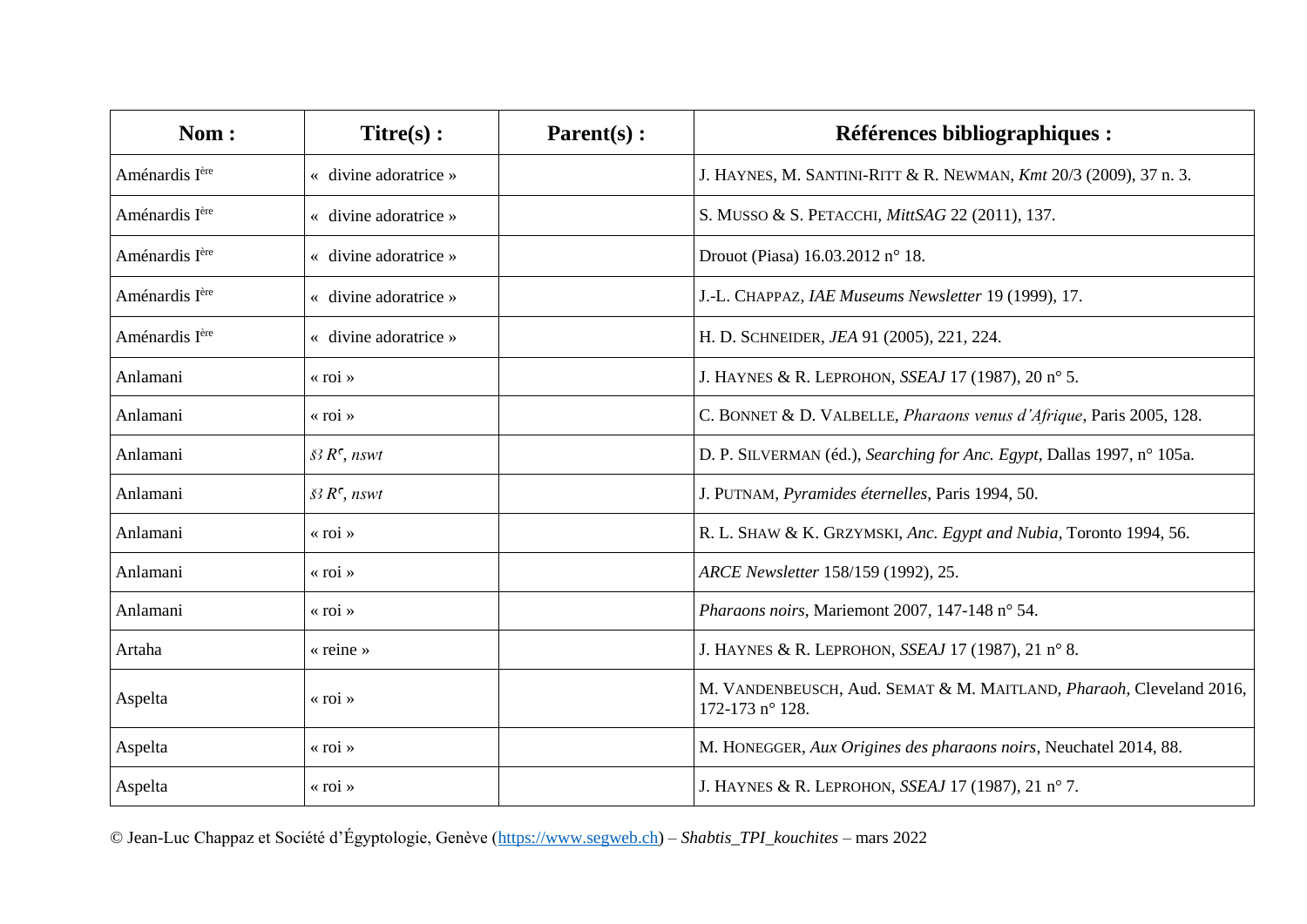| Nom:           | $Titre(s)$ :            | $\textbf{Parent}(s)$ : | Références bibliographiques :                                       |
|----------------|-------------------------|------------------------|---------------------------------------------------------------------|
| Aspelta        | $\langle$ roi $\rangle$ |                        | D. NIEDZIOLKA, Ét. & Trav. 17 (1995), 245.                          |
| Aspelta        | $\langle$ roi $\rangle$ |                        | C. BONNET & D. VALBELLE, Pharaons venus d'Afrique, Paris 2005, 132. |
| Aspelta        | $\langle$ roi $\rangle$ |                        | R. L. SHAW & K. GRZYMSKI, Anc. Egypt and Nubia, Toronto 1994, 56.   |
| Aspelta        | $\langle$ roi $\rangle$ |                        | J. PUTNAM, Pyramides éternelles, Paris 1994, 4, 50.                 |
| Aspelata       | $\langle$ roi $\rangle$ |                        | Pharaons noirs, Mariemont 2007, 148-149 n° 55.                      |
| Atlanersa      |                         | Senkamanisken (fils)   | J.-L. BOVOT, Revue du Louvre 1996/3, 23.                            |
| Atmataka       | « reine »               |                        | J. HAYNES & R. LEPROHON, SSEAJ 17 (1987), 21-2 n° 9.                |
| Chabaqa        | $\langle$ roi $\rangle$ |                        | Fr. PAYRAUDEAU, L'Égypte et la Vallée du Nil 3, Paris 2020, 193.    |
| Chabaqa        | $\langle$ roi $\rangle$ |                        | J. TAYLOR, Death & Afterlife in Anc. Egypt, Londres 2001, 129.      |
| Chabataqa      | $\langle$ roi $\rangle$ |                        | J. TAYLOR, Death & Afterlife in Anc. Egypt, Londres 2001, 129.      |
| Chepenoupet II | « épouse du dieu »      |                        | S. MUSSO & S. PETACCHI, MittSAG 22 (2011), 137.                     |
| Chepenoupet II | « épouse du dieu »      |                        | J. MOJE, <i>BSÉG</i> 28 (2008-10), 91.                              |
| Madikani       | $\kappa$ reine »        |                        | M. HONEGGER, Aux Origines des pharaons noirs, Neuchatel 2014, 88.   |
| Madiqen        | « reine »               |                        | J. HAYNES & R. LEPROHON, SSEAJ 17 (1987), 20 n° 6.                  |
| Madiqen        | « reine »               |                        | H. STEWART, Studies Smith (1999), 315.                              |
| Madiqen        | « reine »               |                        | R. L. SHAW & K. GRZYMSKI, Anc. Egypt and Nubia, Toronto 1994, 56.   |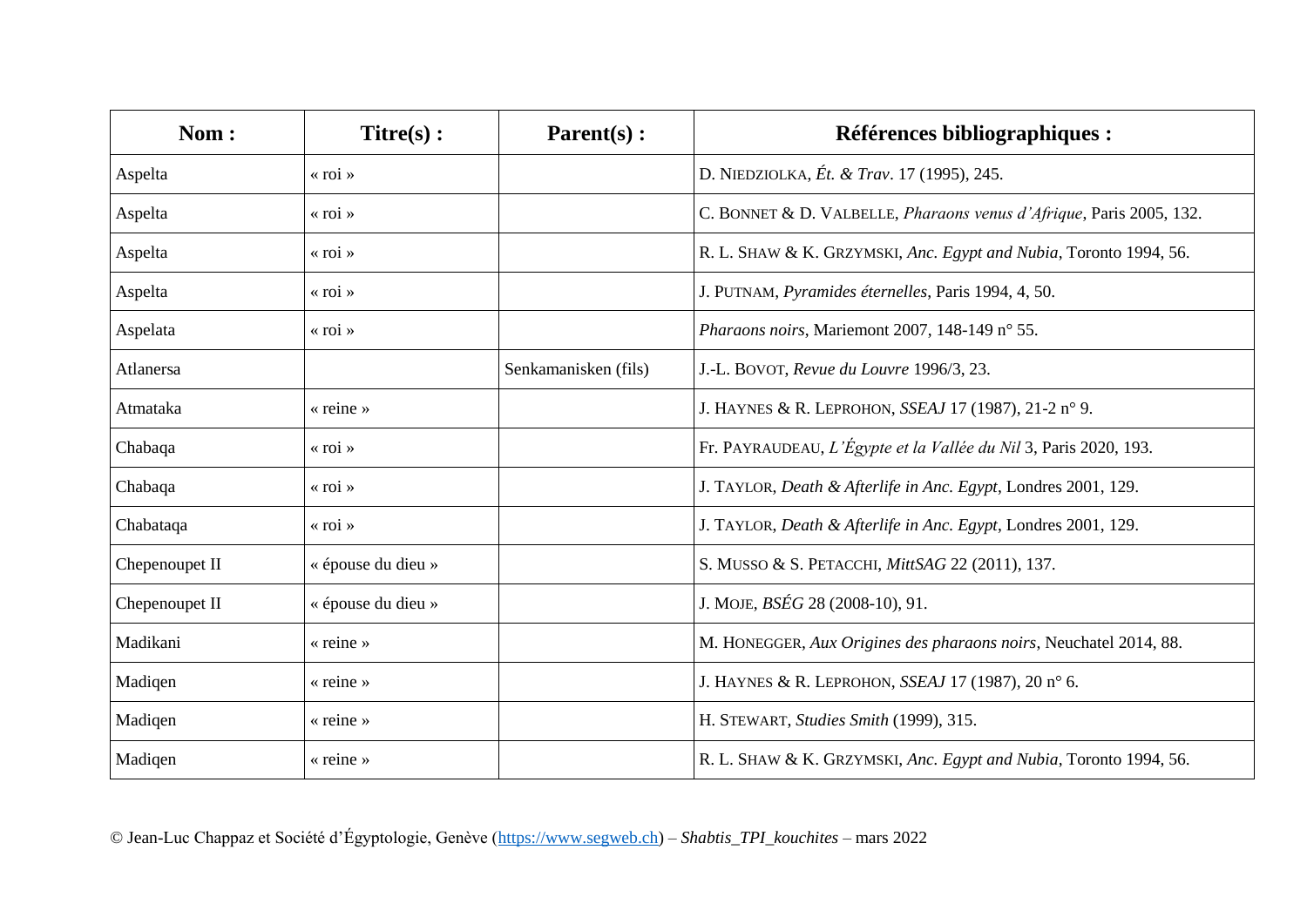| Nom:          | $Titre(s)$ :            | $Parent(s)$ : | Références bibliographiques :                                                              |
|---------------|-------------------------|---------------|--------------------------------------------------------------------------------------------|
| Mernua        | « reine »               |               | H. STEWART, Studies Smith (1999), 315.                                                     |
| Nasalsa       | « reine »               |               | J. HAYNES & R. LEPROHON, SSEAJ 17 (1987), 19-20, n°4.                                      |
| Piânkher      | reine                   |               | Pharaons noirs, Mariemont 2007, 151 n° 58.                                                 |
| Piânkh-her    | « reine »               |               | J. HAYNES & R. LEPROHON, SSEAJ 17 (1987), 22 n° 10.                                        |
| Pi(ânkh)y     | « roi »                 |               | Fr. PAYRAUDEAU, L'Égypte et la Vallée du Nil 3, Paris 2020, 181.                           |
| Pi(ânkh)y     | $\langle$ roi $\rangle$ |               | J. TAYLOR, Death & Afterlife in Anc. Egypt, Londres 2001, 129.                             |
| Pi(ânkh)y     | $\langle$ roi $\rangle$ |               | J.-L. BOVOT, <i>Isis</i> 6 (1999), 30.                                                     |
| Senkamenisken | « roi »                 |               | Gl. JANES, The Amasis Collection, 2020, 161.                                               |
| Senkamenisken | $\langle$ roi $\rangle$ |               | M. VANDENBEUSCH, Aud. SEMAT & M. MAITLAND, Pharaoh, Cleveland 2016,<br>172-173 n° 126-127. |
| Senkamanisken | « roi »                 |               | M. HONEGGER, Aux Origines des pharaons noirs, Neuchatel 2014, 88.                          |
| Senkamanisken | « roi »                 |               | J.-L. BOVOT, ÉAO 70 (2013), 32.                                                            |
| Senkamenisken | « roi »                 |               | J. HAYNES, M. SANTINI-RITT & R. NEWMAN, Kmt 20/3 (2009), 35, 37 n. 3.                      |
| Senkamenisken | « roi »                 |               | S. MUSSO & S. PETACCHI, MittSAG 22 (2011), 137.                                            |
| Senkamanisken | « roi »                 |               | J. HAYNES & R. LEPROHON, SSEAJ 17 (1987), 19 n° 2.                                         |
| Senkamanisken | $\langle$ roi $\rangle$ |               | J. HAYNES & R. LEPROHON, SSEAJ 17 (1987), 19 n° 3.                                         |
| Senkamanisken | « roi »                 |               | J.-L. BOVOT, <i>Isis</i> 6 (1999), 25, 30-1, 36.                                           |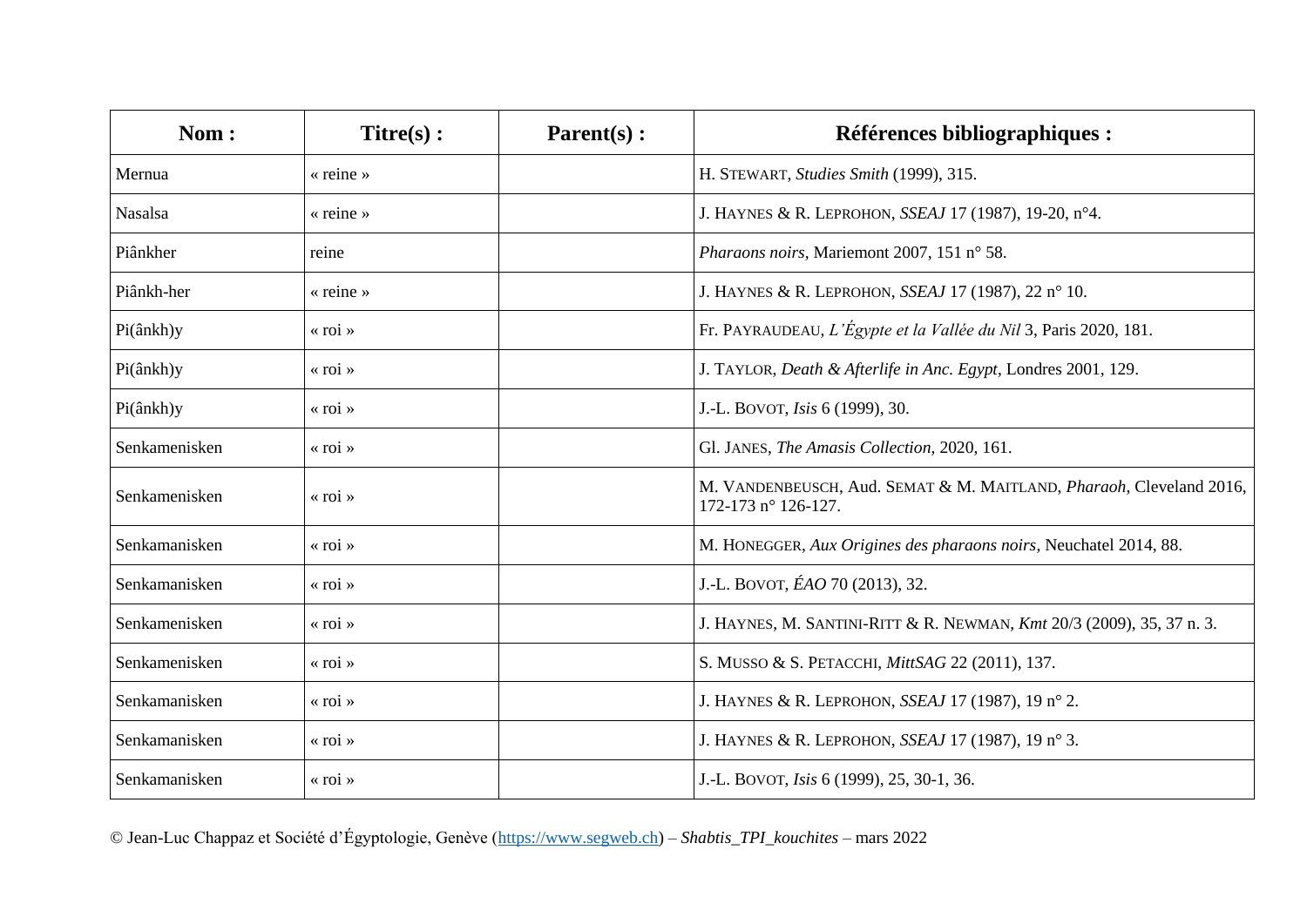| Nom:          | $Titre(s)$ :            | $Parent(s)$ : | Références bibliographiques :                                             |
|---------------|-------------------------|---------------|---------------------------------------------------------------------------|
| Senkamanisken | « roi »                 |               | H. STEWART, Studies Smith (1999), 315.                                    |
| Senkamanisken | $\langle$ roi $\rangle$ |               | Gl. JANES, Shabtis, 2002, 155.                                            |
| Senkamanisken | « roi »                 |               | J.-L. BOVOT, Chaouabtis, 2003, 58, 72 n° 242.                             |
| Senkamanisken | $\langle$ roi $\rangle$ |               | C. BONNET & D. VALBELLE, Pharaons venus d'Afrique, Paris 2005, 128, 156.  |
| Senkamanisken | $\langle$ roi $\rangle$ |               | P. LACOVARA et al., in : Thalassic Collection, Atlanta 2001, 130-1 n° 78. |
| Senkamanisken | $\langle$ roi $\rangle$ |               | Th. KENDALL, in: Sudan 2004, 295 n° 294.                                  |
| Senkamanisken | $\langle$ roi $\rangle$ |               | Cl. VANDERSLEYEN, Bi. Or. 61/5-6 (2004), 532.                             |
| Senkamanisken | « roi »                 |               | E. KIRSCH, IAE Museums Newsletter 25 (2005), 74.                          |
| Senkamanisken | « roi »                 |               | H. D. SCHNEIDER, JEA 91 (2005), 221, 223.                                 |
| Senkamanisken | « roi »                 |               | A. SACKHO-AUTISSIER, CRIPÉL 26 (2006-7), 317.                             |
| Senkamanisken | $nb$ t3wy               |               | J. PUTNAM, Pyramides éternelles, Paris 1994, 51.                          |
| Senkamanisken | « roi »                 |               | M.-A. CALMETTES, Archéologia 400 (2003), 29.                              |
| Senkamenisken | « roi »                 |               | J.-L. BOVOT, ÉAO 11 (1998), 39, 40.                                       |
| Senkamanisken | « roi »                 |               | A. ROCCATI, Napata, Milano 1999, 106.                                     |
| Senkamenisken | « roi »                 |               | ARCE Newsletter 158/159 (1992), 25.                                       |
| Senkamenisken | « roi »                 |               | Sotheby's 09-10.12.1993 n° 307.                                           |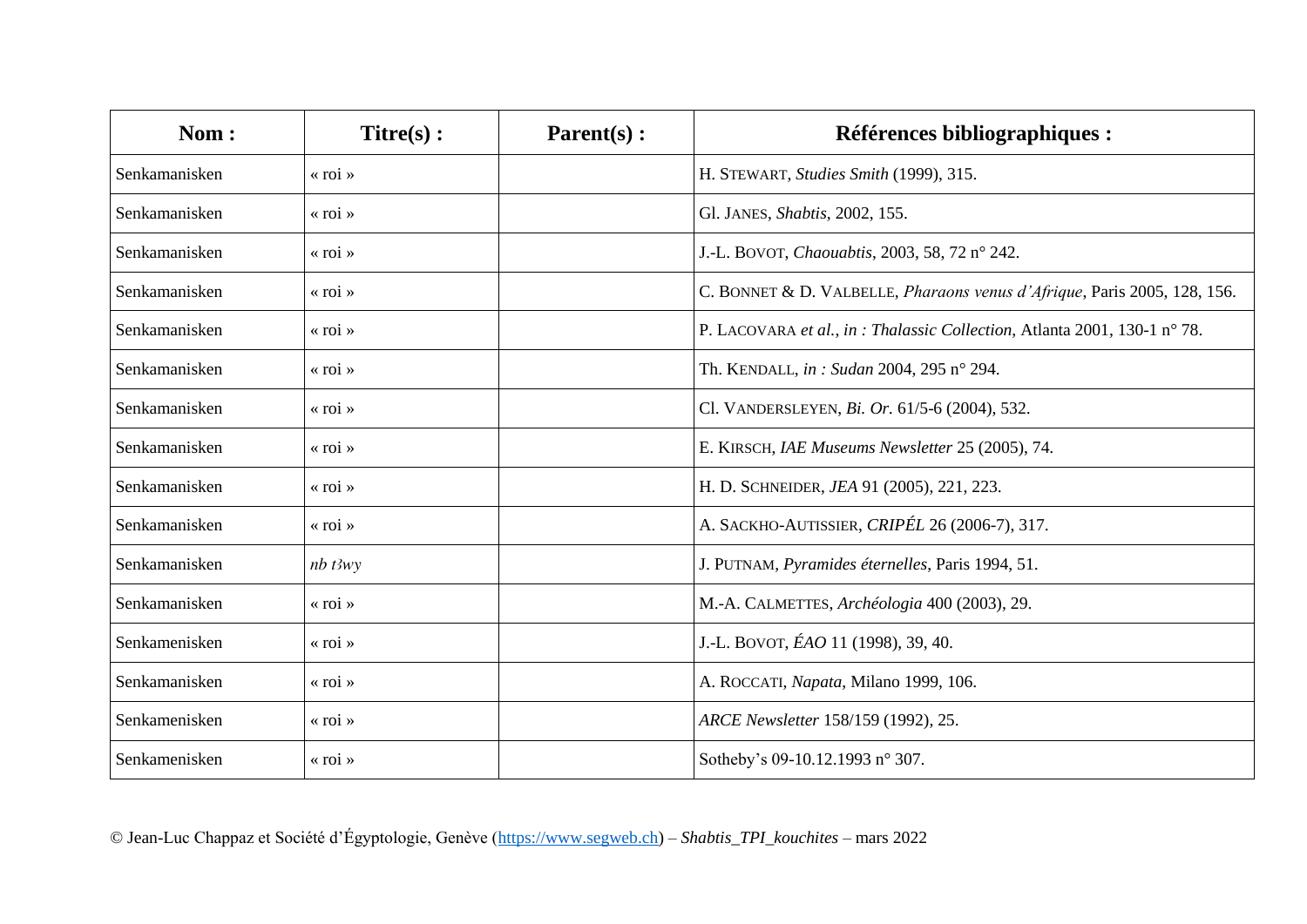| Nom:          | $Titre(s)$ :            | $Parent(s)$ :     | Références bibliographiques :                                                                       |
|---------------|-------------------------|-------------------|-----------------------------------------------------------------------------------------------------|
| Senkamenisken | $\langle$ roi $\rangle$ |                   | M.-H. BAYLE, Archéologia 331 (fév. 1997), couverture et 46.                                         |
| Senkamenisken | $\langle$ roi $\rangle$ |                   | B. LETELLIER, in: Chr. ZIEGLER et alii, Louvre, Paris 1997, 156.                                    |
| Senkamenisken | $\langle$ roi $\rangle$ |                   | J.-L. BOVOT, Chaouabtis, 2003, 38-39.                                                               |
| Senkamenisken | $\langle$ roi $\rangle$ |                   | J.-L. BOVOT, ÉAO 29 (2003), 60.                                                                     |
| Senkamenisken | $\langle$ roi $\rangle$ |                   | L. M. GONZÁLVEZ, IAE Museums Newsletter 23 (2003), 5.                                               |
| Senkamenisken | $\langle$ roi $\rangle$ |                   | J.-L. BOVOT, OLA 82 (1998), 205.                                                                    |
| Senkamanisken | $\langle$ roi $\rangle$ |                   | A. ROCCATI, Napata, Milano 1999, 106.                                                               |
| Senkamanisken | $\langle$ roi $\rangle$ |                   | J.-L. BOVOT, Eg. Museum, 2002, I, 146, 148.                                                         |
| Senkamenisken | $\langle$ roi $\rangle$ |                   | Pharaons noirs, Mariemont 2007, 146-147 n° 53.                                                      |
| Tabiry        | « reine »               | P(iânkh)y (époux) | H. STEWART, Studies Smith (1999), 315.                                                              |
| Taharqa       | $\langle$ roi $\rangle$ |                   | M. VANDENBEUSCH, Aud. SEMAT & M. MAITLAND, Pharaoh, Cleveland 2016,<br>148-149, 172-173 n° 123-125. |
| Taharqa       | $\langle$ roi $\rangle$ |                   | M. HONEGGER, Aux Origines des pharaons noirs, Neuchatel 2014, 88.                                   |
| Taharqa       | « roi »                 |                   | J. HAYNES, M. SANTINI-RITT & R. NEWMAN, Kmt 20/3 (2009), 30-39.                                     |
| Taharqa       | $\langle$ roi $\rangle$ |                   | S. MUSSO & S. PETACCHI, MittSAG 22 (2011), 137.                                                     |
| Taharqa       | $\langle$ roi $\rangle$ |                   | ARCE Newsletter 158/159 (1992), 25.                                                                 |
| Taharqa       | $\langle$ roi $\rangle$ |                   | J. HAYNES & R. LEPROHON, SSEAJ 17 (1987), 18 n° 1.                                                  |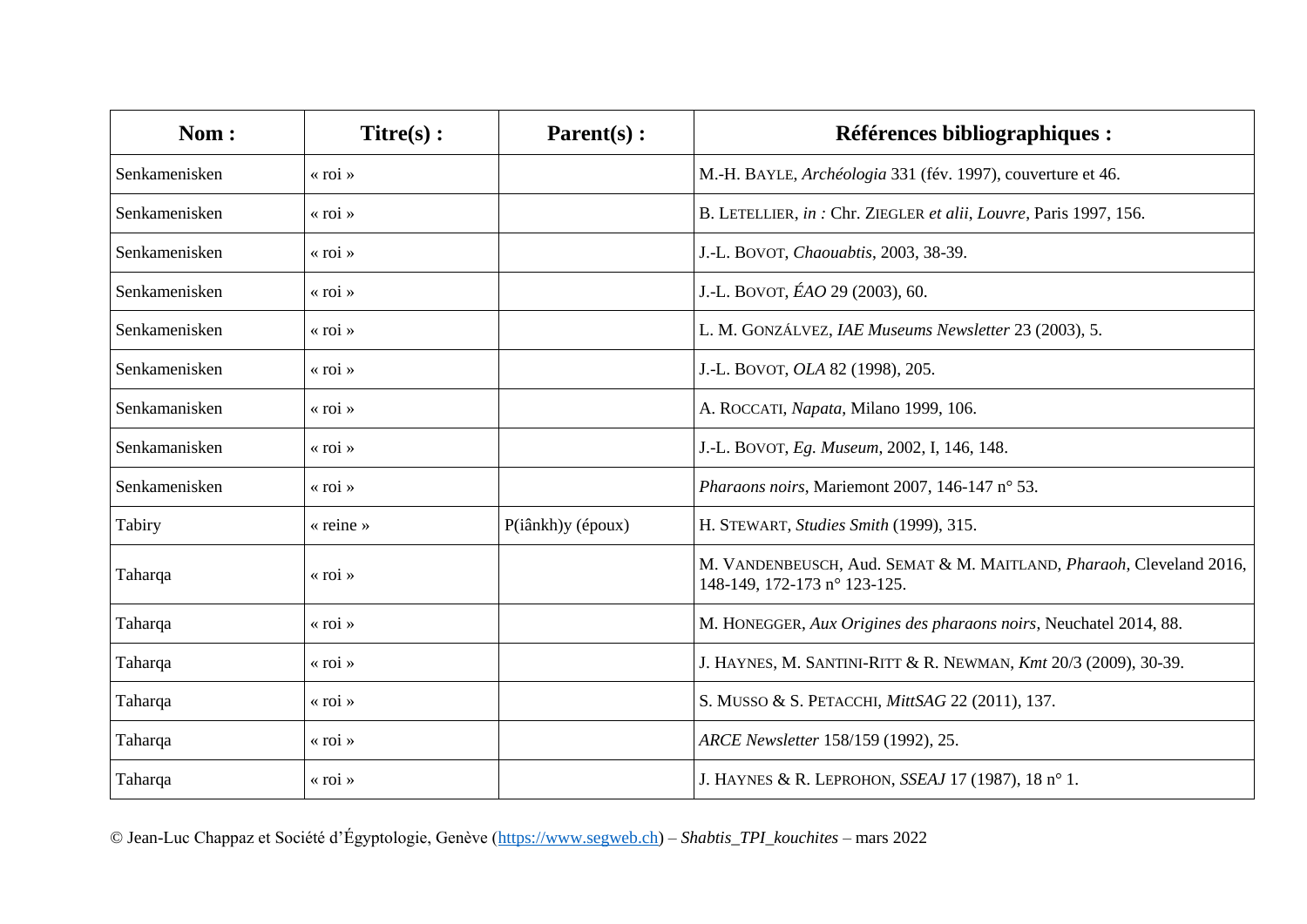| Nom:    | $Titre(s)$ :            | Parent(s): | Références bibliographiques :                                                           |
|---------|-------------------------|------------|-----------------------------------------------------------------------------------------|
| Taharqa | « roi »                 |            | R. FREED, MittSAG 3 (1995), 34.                                                         |
| Taharqa | $\langle$ roi $\rangle$ |            | N. THOMAS & P. LACOVARA, Eg. Arch. 8 (1996), 25.                                        |
| Taharqa | « roi »                 |            | D. NIEDZIOLKA, Ét. & Trav. 17 (1995), 246.                                              |
| Taharqa | $\langle$ roi $\rangle$ |            | J.-L. BOVOT, Revue du Louvre 1996/3, 25.                                                |
| Taharqa | $\langle$ roi $\rangle$ |            | Soudan, Beaux-Arts h. s. 136 (1997), 6, 52.                                             |
| Taharqa | « roi »                 |            | K. MYSLIEWIEC, Kulturgeschichte der Alten Welt 69 (Mainz 1998), 124 (Abl.<br>$39-41$ ). |
| Taharqa | « roi »                 |            | J.-L. BOVOT, Isis 6 (1999), 30.                                                         |
| Taharqa | « roi »                 |            | H. STEWART, Studies Smith (1999), 315.                                                  |
| Taharqa | « roi »                 |            | J. AUBERT & L. AUBERT, Bronzes et or égyptiens, Paris 2001, 134.                        |
| Taharqa | « roi »                 |            | J.-L. BOVOT, Chaouabtis, 2003, 39.                                                      |
| Taharqa | « roi »                 |            | L. M. GONZÁLVEZ, IAE Mseums Newsletter 23 (2003), 5.                                    |
| Taharqa | « roi »                 |            | C. BONNET & D. VALBELLE, Pharaons venus d'Afrique, Paris 2005, 122-3.                   |
| Taharqa | « roi »                 |            | P. DER MANUELIAN, JARCE 29 (1992), 3.                                                   |
| Taharqa | « roi »                 |            | Pharaons noirs, Mariemont 2007, 137-139 n° 41-42.                                       |
| Taharqa | « roi »                 |            | C. TRAUNECKER, ÉAO 51 (2008), 41.                                                       |
| Taharqa | « roi »                 |            | Eg. Antiquities in Japanese Collections, Kyoto 2005, 58 n° 23.                          |